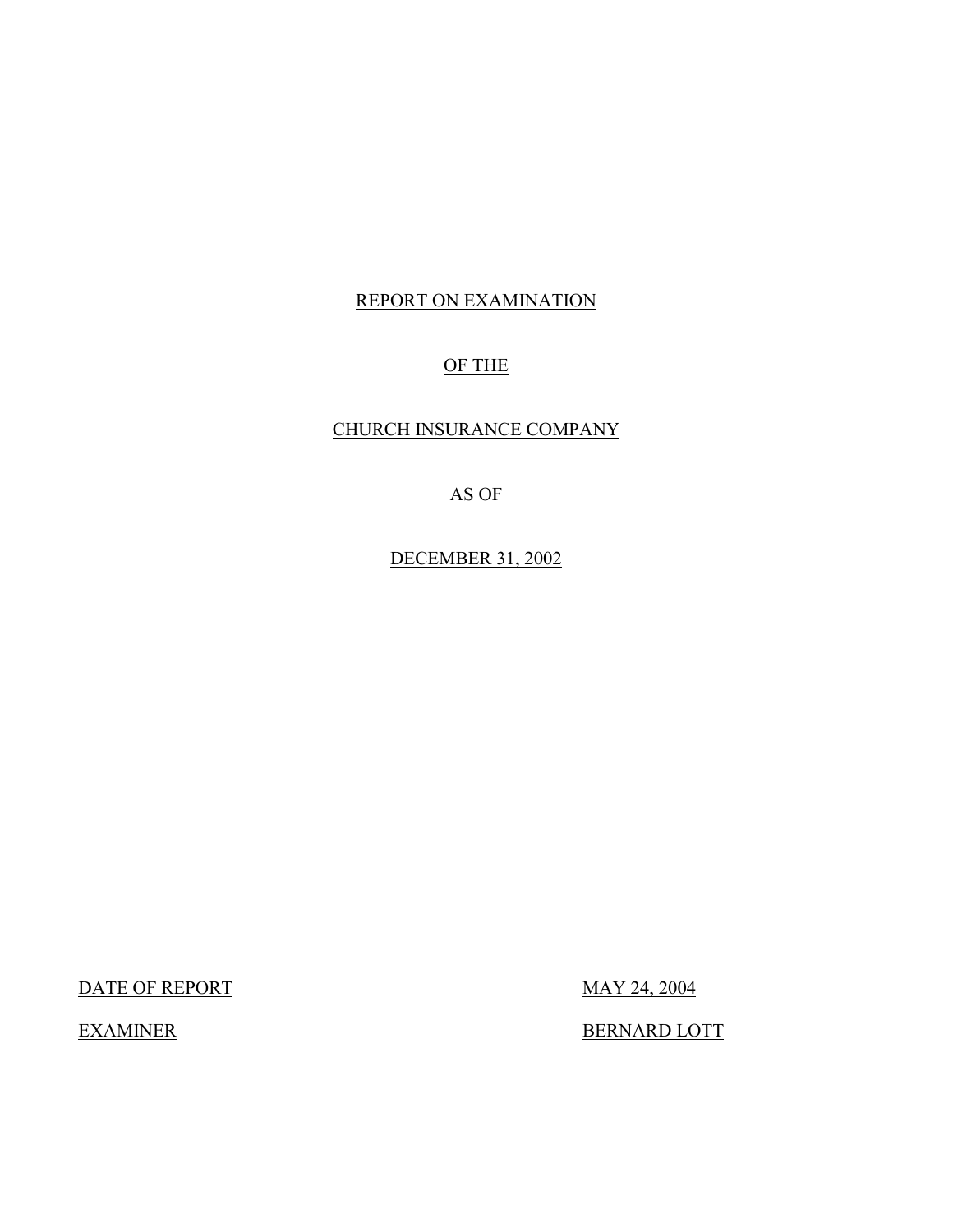# TABLE OF CONTENTS

# ITEM PAGE NO.

| 1. | Scope of examination                                                                                                                                                                                                                                                   | $\overline{2}$                                          |
|----|------------------------------------------------------------------------------------------------------------------------------------------------------------------------------------------------------------------------------------------------------------------------|---------------------------------------------------------|
| 2. | Description of Company                                                                                                                                                                                                                                                 | 3                                                       |
|    | Management<br>A.<br>Territory and plan of operation<br><b>B.</b><br>$C_{\cdot}$<br>Reinsurance<br>Holding company system<br>D.<br>Custodian agreement<br>Ε.<br><b>Abandoned Property Law</b><br>F.<br>Accounts and records<br>G.<br>Η.<br>Significant operating ratios | 4<br>$\overline{7}$<br>10<br>12<br>16<br>17<br>18<br>18 |
| 3. | <b>Financial statements</b>                                                                                                                                                                                                                                            | 20                                                      |
|    | <b>Balance</b> sheet<br>A<br>Underwriting and investment exhibit<br><b>B.</b><br>$\mathcal{C}$ .<br>Capital and surplus account                                                                                                                                        | 20<br>22<br>23                                          |
| 4. | Receivable from parents, subsidiaries and affiliates                                                                                                                                                                                                                   | 24                                                      |
| 5. | Losses and loss adjustment expenses                                                                                                                                                                                                                                    | 24                                                      |
| 6. | Market conduct activities                                                                                                                                                                                                                                              | 24                                                      |
| 7. | Compliance with prior report on examination                                                                                                                                                                                                                            | 25                                                      |
| 8. | Summary of comments and recommendations                                                                                                                                                                                                                                | 27                                                      |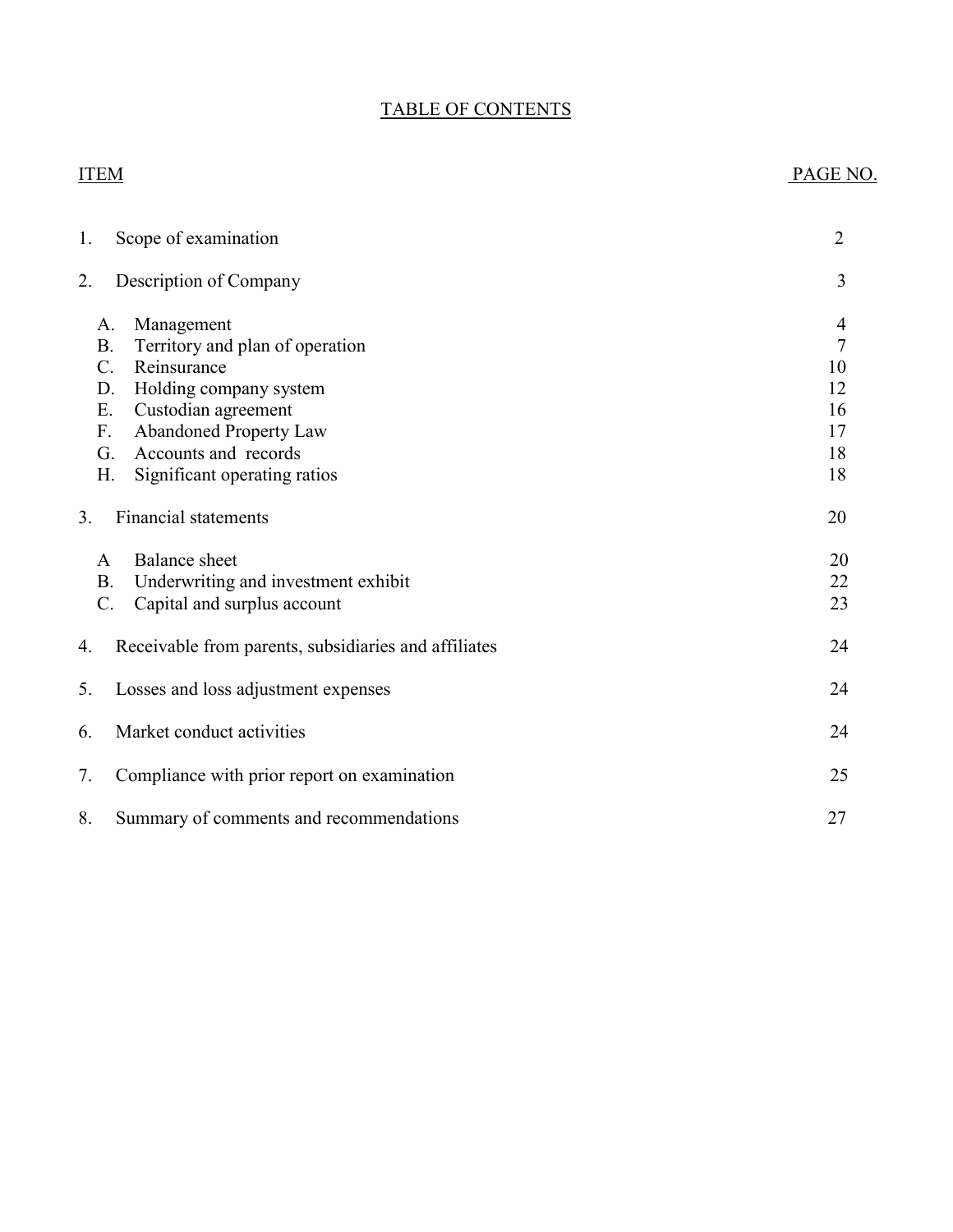

# STATE OF NEW YORK INSURANCE DEPARTMENT 25 BEAVER STREET NEW YORK, NEW YORK 10004

May 24, 2004

Honorable Gregory V. Serio Superintendent of Insurance Albany, New York 12257

Sir:

Pursuant to the requirements of the New York Insurance Law, and in compliance with the instructions contained in Appointment Number 21982 dated January 9, 2003 attached hereto, I have made an examination into the condition and affairs of the Church Insurance Company as of December 31, 2002, and submit the following report thereon.

The examination was conducted at the Company's administrative offices located at 445 Fifth Avenue, New York, New York 10016.

Wherever the designations "the Company" or "Church" appear herein without qualification, they should be understood to indicate The Church Insurance Company.

Wherever the term "Department" appears herein without qualification, it should be understood to mean the New York Insurance Department.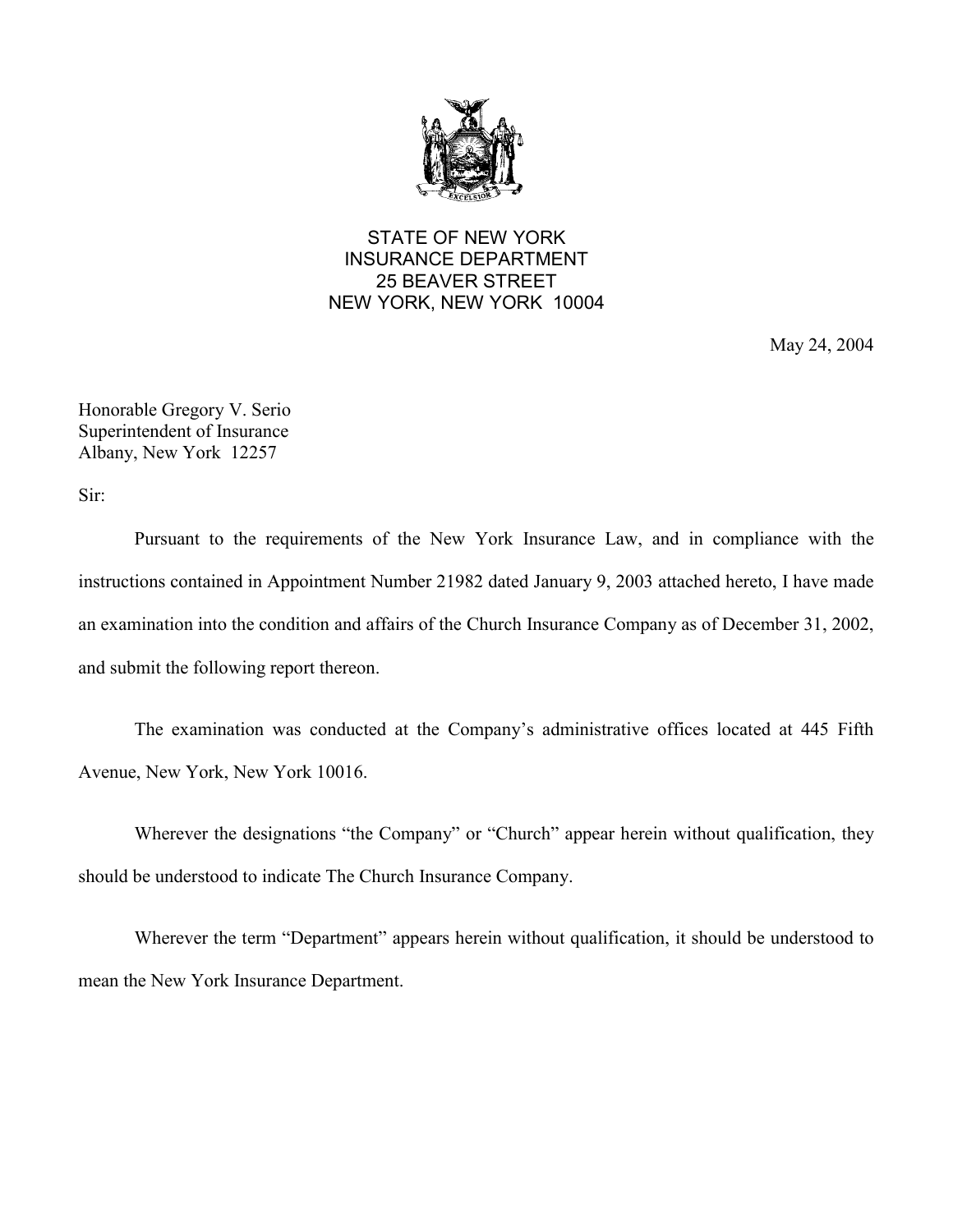## 1. **SCOPE OF EXAMINATION**

<span id="page-3-0"></span>The previous examination was conducted as of December 31, 1999. This examination covered the three-year period from January 1, 2000 through December 31, 2002. Transactions occurring subsequent to this period were reviewed where deemed appropriate.

 necessary to accomplish such analysis or verification and utilized, to the extent considered appropriate, The examination comprised a complete verification of assets and liabilities as of December 31, 2002. The examination included a review of income, disbursements and company records deemed work performed by the Company's independent public accountants. A review or audit was also made of the following items as called for in the Examiners Handbook of the National Association of Insurance Commissioners:

> History of Company Management and control Corporate records Fidelity bond and other insurance Territory and plan of operation Growth of Company Business in force by states Loss experience Reinsurance Accounts and records Financial statements

A review was also made to ascertain what action was taken by the Company with regard to comments and recommendations contained in the prior report on examination.

This report on examination is confined to financial statements and comments on those matters, which involve departures from laws, regulations or rules, or which are deemed to require explanation or description.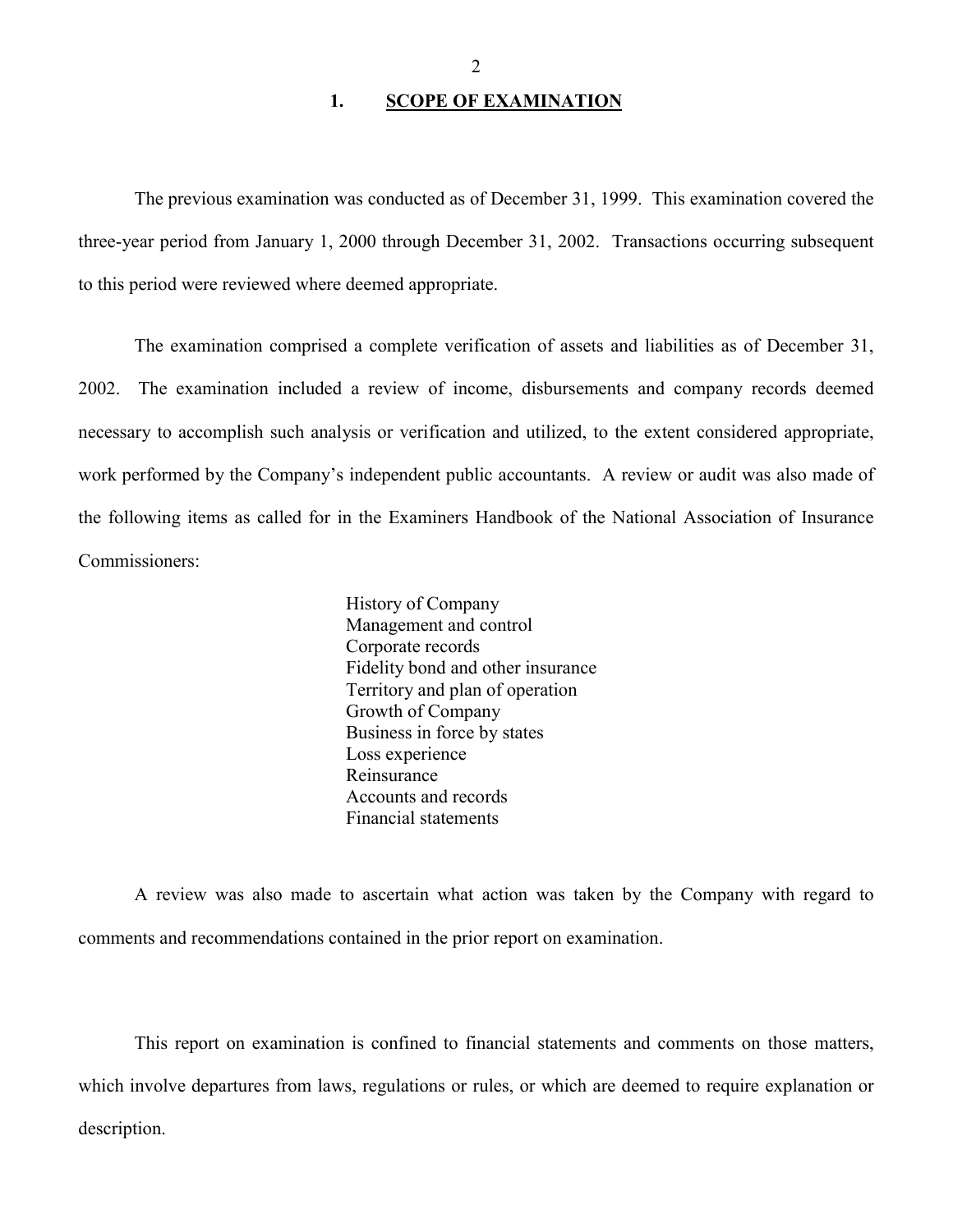### **2. DESCRIPTION OF COMPANY**

<span id="page-4-0"></span>The Church Insurance Company, one of a group of companies organized to serve the interest of the Protestant Episcopal Church, is a wholly-owned subsidiary of The Church Pension Fund. The Company's other affiliates include Church Publishing Incorporated, Church Life Insurance Corporation, The Church Insurance Company of Vermont and the Church Insurance Agency Corporation.

The Company was incorporated on April 13, 1929, under the laws of the State of New York as "The Church Properties Fire Insurance Corporation" and licensed to write insurance on May 1, 1929. The name was changed to "The Church Fire Insurance Corporation" on June 3, 1947 and the present title was adopted January 28, 1966.

Article IV of the Company's certificate of incorporation provides, in part, as follows:

 affiliated therewith, or any property owned or held by any property owned or "…that the Corporation shall confine itself to insurance on churches, rectories, schools, hospitals and all kinds of buildings, household furniture and other property of the Protestant Episcopal Church, its dioceses, parishes or other organizations of the said church or of any corporations or associations held by any person, association, or corporation and used to promote the interests of the Protestant Episcopal Church."

 25,000 shares of common stock with par value of \$100 per share. In 1991, the Company's charter was The Company was organized with authorized and paid up capital of \$2,500,000 consisting of amended to increase its capital to \$7,500,000 consisting of 75,000 shares of common stock with par value of \$100 per share. In April 1994, the Company increased its capital to \$15,000,000 consisting of 150,000 shares of common stock with par value of \$100 per share. At December 31, 2002, the Company's capital remained at \$15,000,000 and its gross paid-in and contributed surplus of \$27,100,000 increased by \$12,100,000 during the period covered by this examination.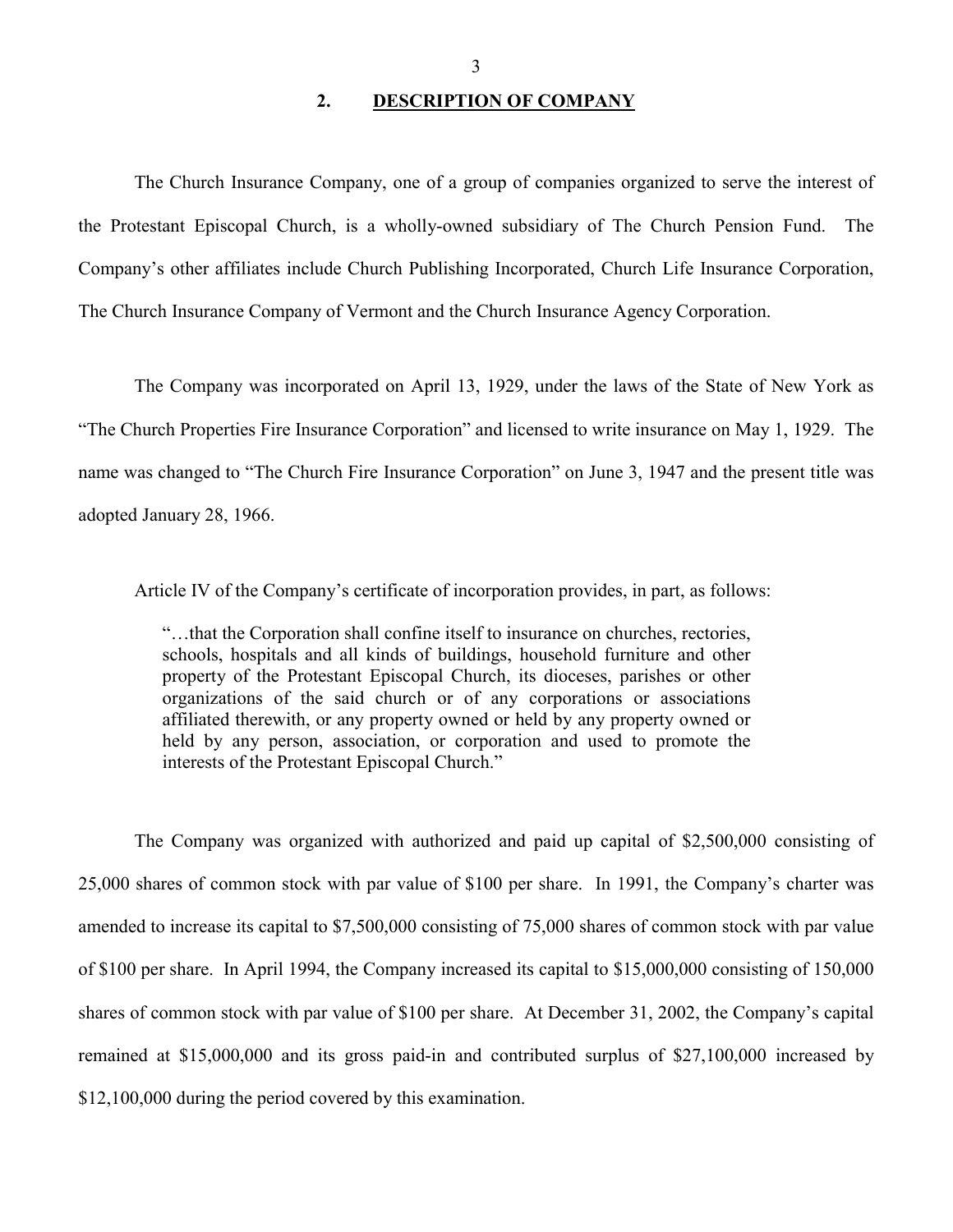## <span id="page-5-0"></span>A. Management

 Pursuant to the Company's charter and by-laws, management of the Company is vested in a board of directors consisting of at least thirteen but not more than fifteen members. As December 31, 2002, however, the board of directors was comprised of only the following twelve members:

## Name and Residence

The Very Reverend Martin L. Agnew, Jr. Shreveport, LA

Alan F. Blanchard New York, NY

David L. Brigham Weston, VT

The Reverend Canon Randall Chase, Jr. Providence, RI

Vincent C. Currie, Jr. Pensacola, FL

The Reverend Canon Carlson Gerdau New York, NY

The Right Reverend Gayle E. Harris Boston, MA

Joon D. Matsumura Yorba Linda, CA

The Right Reverend Claude E. Payne Houston, TX

Quintin E. Primo III Chicago, IL

Katherine T. Scott Indianapolis, IN

D. Roderick Webster New York, NY

#### Principal Business Affiliation

Dean, St. Mark's Cathedral

President & Chief Executive Officer, Church Pension Fund & Church Insurance Company

Former President & Chief Executive Officer, J.P. Morgan Investment Management

Canon to the Ordinary, Diocese of the Ordinary

Administrator, Diocese of the Central Gulf Coast

Canon to the Primate & Presiding Bishop, The Episcopal Church Center

Bishop Suffragan, Diocese of Massachusetts

Former Comptroller, Diocese of Los Angeles

Bishop, Diocese of Texas

Co-Chairman, Capri Capital

Executive Director, Trustee Leadership Development

Senior Vice President & Manager, Church Insurance Company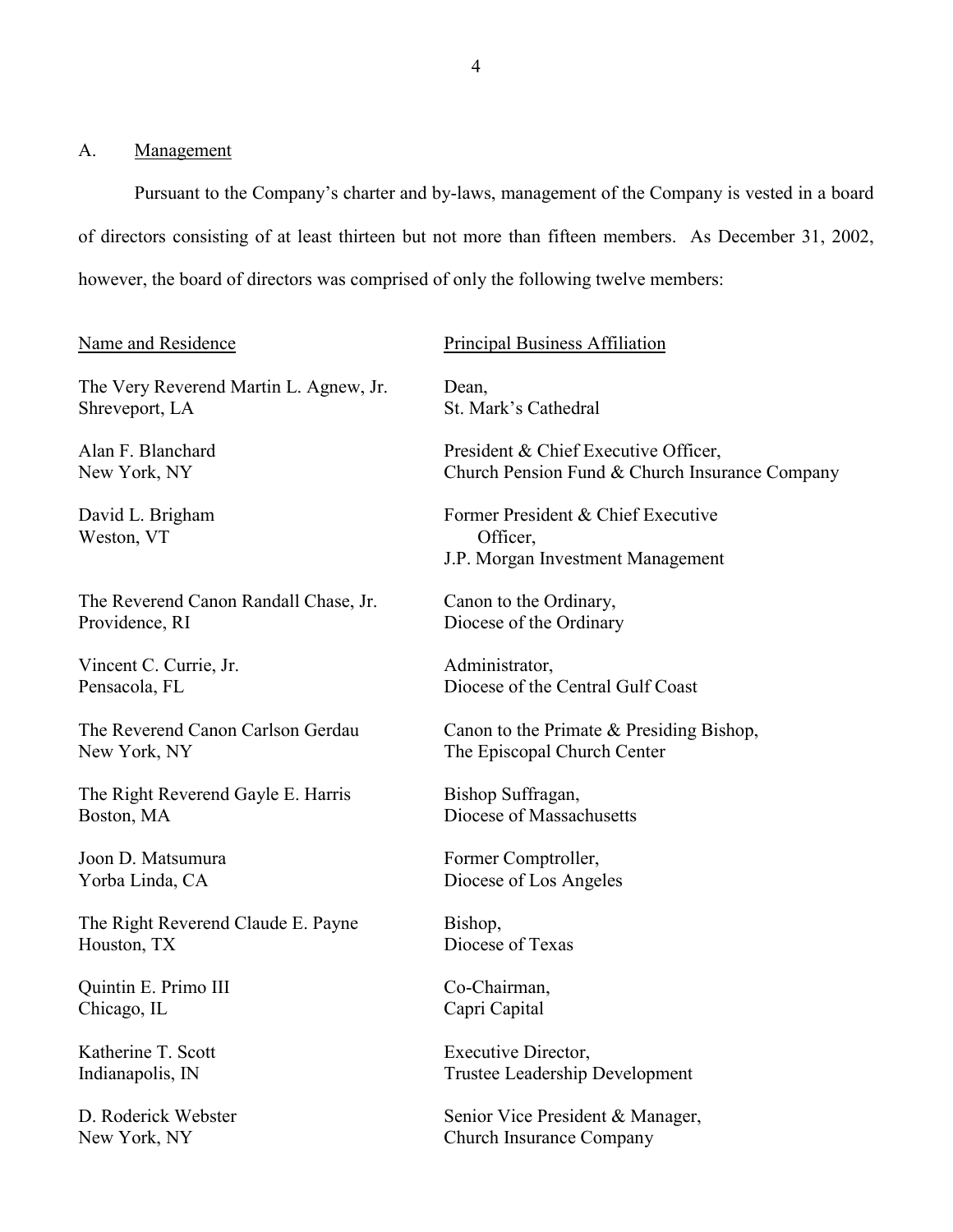The jurat page in the Company's filed annual statement listed the Reverend Donald E. Bitzberger include only current directors or trustees. It is also recommended that the Company comply with Article as a director at December 31, 2003. A review of minutes from the six regular board of directors' meetings held during the period covered by this examination, as well as related correspondence, disclosed that the Reverend Bitzberger resigned from the board on December 3, 2002. Consequently, the Company was in violation of Article III, Section 1 of its by-laws and Article  $1201(a)(5)(B)(v)$  of the New York Insurance Law, which sets that the minimum number of directors at thirteen. It is recommended that the Company take due care to correctly complete the jurat page of its annual statement so as to III, Section 1 of its own by-laws and Article  $1201(a)(5)(B)(v)$  of the New York Insurance Law and maintain at least thirteen members on its board of directors.

 The review of the minutes indicated that the meetings were generally well attended with the the finance committee. The executive committee did not meet during the period covered by this exception of directors David L. Brigham, Gale E. Harris and Quintin E. Primo III, each of whom attended less than half of the meetings for which they were eligible to attend. The finance and audit committees meetings were also well attended with the exception of director Quintin E Primo III, who is a member of examination.

 affairs of the insurer. It is essential that board members attend meetings consistently and set forth their attend at least one-half of the regular meetings do not fulfill such criteria. It is recommended that board Members of the board have a fiduciary responsibility and must evince an ongoing interest in the views on relevant matters so that the board may reach appropriate decisions. Individuals who fail to members who are unable or unwilling to attend meetings consistently resign or be replaced.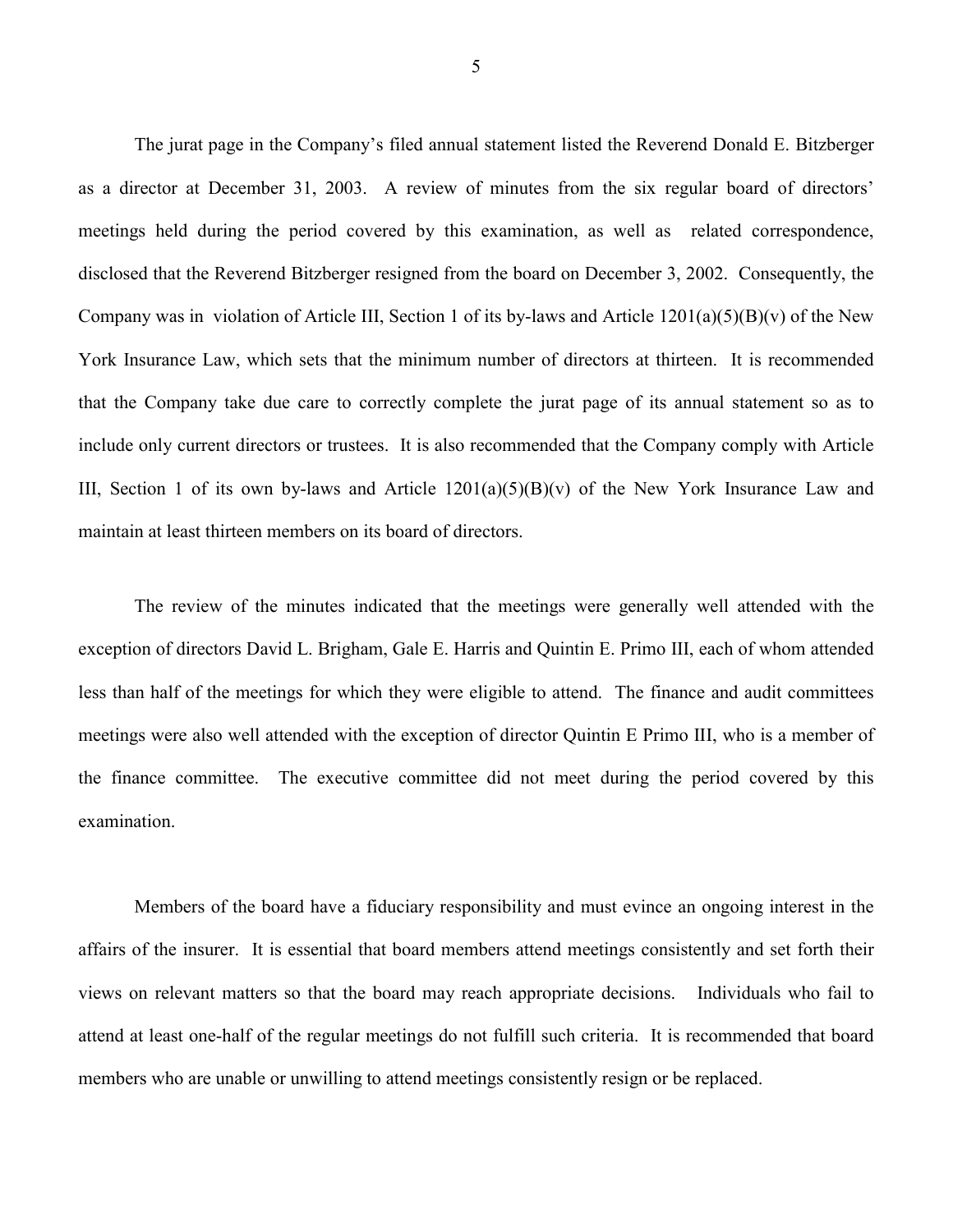Article XXI of the Company's Charter states as follows:

power to transact any of its business to a committee or committees of "The Board of Directors may, in so far as may legally be done, delegate directors, or to such of the Corporation's officers or agents as the Board may deem proper."

Accordingly, Article IV, Section 3 of the Company's By-laws states, in pertinent part that,

 "[t]here shall be an Audit Committee to consist of three or more Directors, as the Board of Directors shall from time to time determine. None of its members shall be an employee of the Company or of any of its corporate affiliates."

 person committee. None of these individuals are members of Church's board of directors. This appears to Company comply with its by-laws and elect its audit committee only from those individuals who are A review of the audit committee minutes noted that through out the period covered by this examination, the following individuals were listed among committee members: Sheridan C. Biggs, Arthur K. Kusumoto and David R. Pitts. For years 2001 and 2002 they represented the majority of the fourbe a violation of the above-mentioned Section of the Company's by-laws, which requires audit committee members to be members of the board of directors. In addition, the minutes of the board of directors meetings did not indicate that the entire board ever elected these individuals. It is recommended that the members of its board of directors.

 recommended that the Company comply with its by-laws and refrain from including Company employees During the February 16, 2000 audit committee meeting, Alan F. Blanchard, President and Chief Executive Officer of CIC, was listed as one of the committee members utilized to attain a quorum. This also appears to be in violation of the aforementioned Section of the Company's by-laws. It is as members of its audit committee.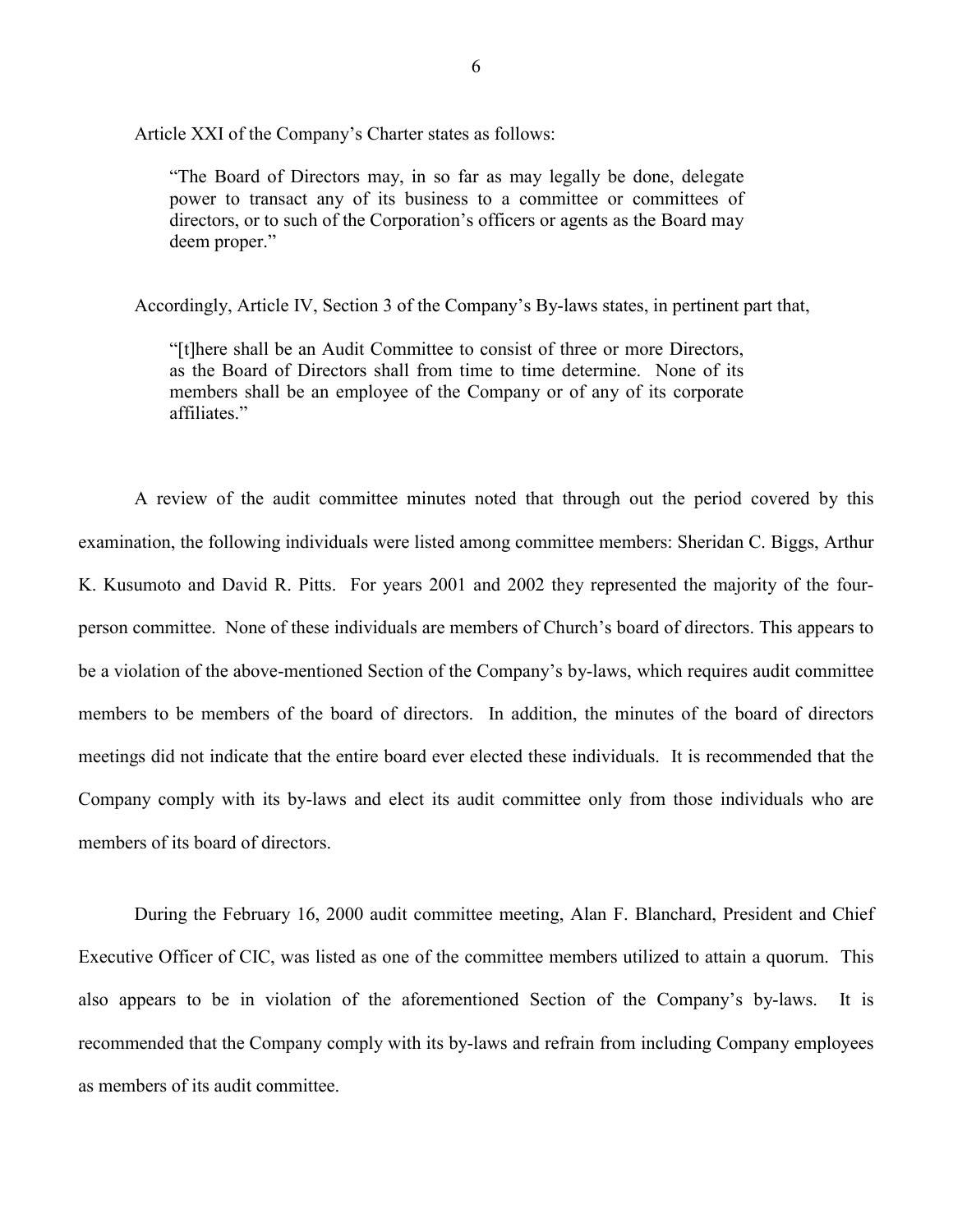As of December 31, 2002, the principal officers of the Company were as follows:

Name Title

| Alan F. Blanchard     | President & Chief Executive Officer             |
|-----------------------|-------------------------------------------------|
| Thomas C. Barron      | <b>Executive Vice President</b>                 |
| D. Roderick Webster   | Senior Vice President & General Manager         |
| Daniel A. Kasle       | Senior Vice President & Treasurer               |
| Robert J. Ansalone    | Senior Vice President & Chief Operating Officer |
| Barton T. Jones, Esq. | Senior Vice President & General Counsel         |

## B. Territory and Plan of Operation

As of December 31, 2002, the Company was licensed to write business in thirty-seven states. The Company's major line of business was commercial multiple peril, which totaled \$17,165,487 and represented 98.81% of its direct premium writings during calendar year 2002. All of the Company's direct premiums were produced through its affiliate, Church Insurance Agency Corporation.

 As of the examination date, the Company was authorized to transact the kinds of insurance as defined in the following numbered paragraphs of Section 1113(a) of the New York Insurance Law:

| Paragraph | Line of Business                               |
|-----------|------------------------------------------------|
| 3         | Accident and health                            |
| 4         | Fire                                           |
| 5         | Miscellaneous property damage                  |
| 6         | Water damage                                   |
| 7         | Burglary and theft                             |
| 8         | Glass                                          |
| 9         | Boiler and machinery                           |
| 10        | Elevator                                       |
| 12        | Collision                                      |
| 13        | Personal injury liability                      |
| 14        | Property damage liability                      |
| 15        | Worker's compensation and employer's liability |
| 16        | Fidelity and surety                            |
| 19        | Motor vehicle and aircraft physical damage     |
| 20        | Marine and inland marine                       |
| 21        | Marine protection and indemnity                |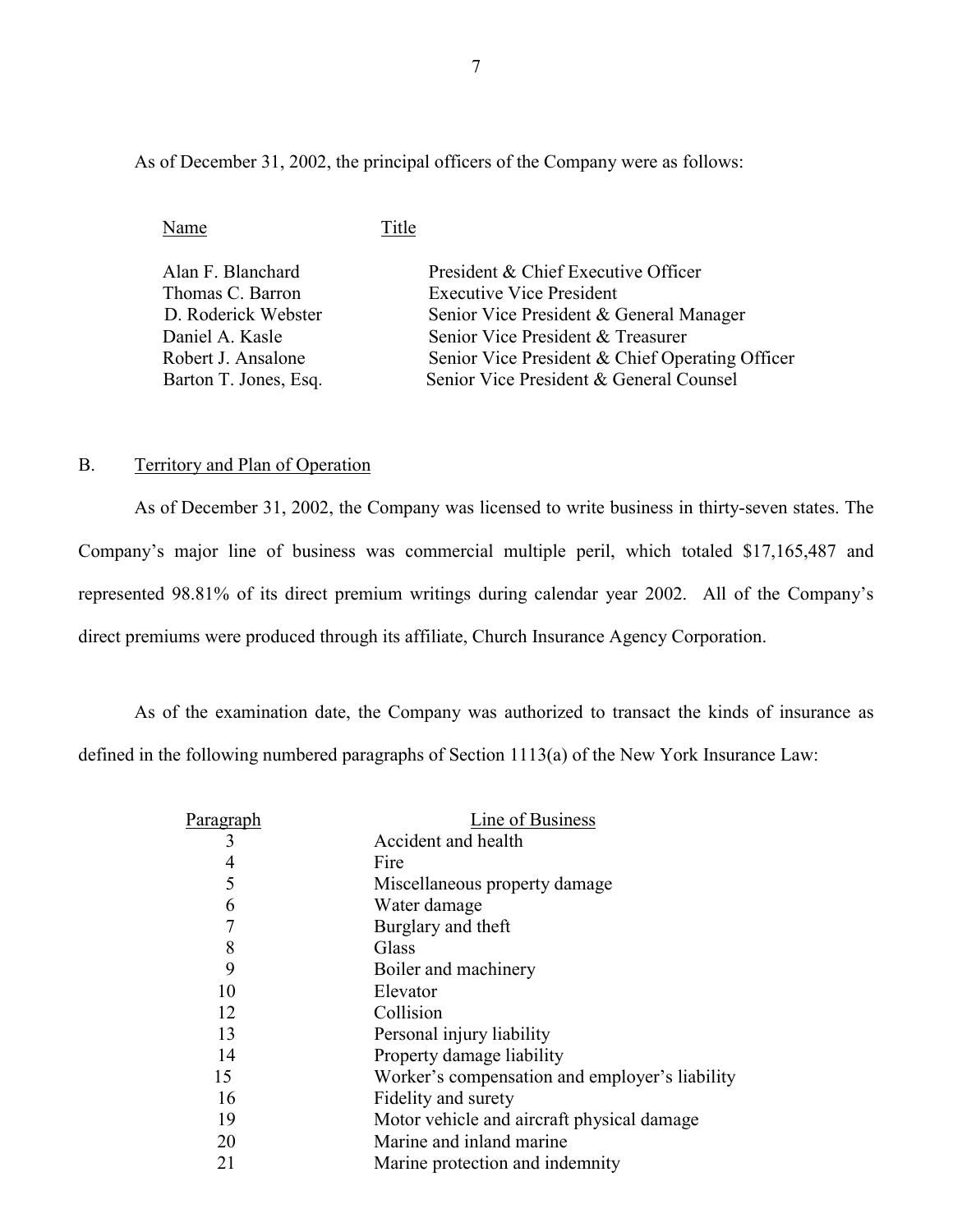In addition, the Company is licensed to write such workers' compensation insurance as may be incidental to coverages contemplated under paragraphs 20 and 21 of Section 1113(a), including insurances described in the Longshoremen's and Harbor Workers Compensation Act.

Based on the lines of business for which the Company is licensed and the Company's current capital structure, and pursuant to the requirements of Articles 13 and 41 of the New York Insurance Law, the Company is required to maintain a minimum surplus to policyholders in the amount of \$1,850,000.

 The following schedule shows the direct premiums written by the Company both in total and in New York for the period under examination:

#### DIRECT PREMIUMS WRITTEN

|               |                |              | Premiums Written  |
|---------------|----------------|--------------|-------------------|
|               |                |              | In New York State |
|               |                |              | as a percentage   |
|               |                |              | of Countrywide    |
| Calendar Year | New York State | Countrywide  | Premiums          |
| 2000          | \$3,355,000    | \$28,559,086 | 11.75%            |
| 2001          | \$2,986,145    | \$26,703,381 | 11.18%            |
| 2002          | \$3,941,262    | \$17,373,001 | 22.69%            |

#### Premium Writings in Unlicensed States

 The four prior reports on examination discussed the Company's practice of writing business in jurisdictions in which it was not licensed. The Company continued this practice during the period covered by this examination. Church Insurance Company reported a total of \$6,206,592 in direct premiums written in jurisdictions in which it was not licensed. The jurisdictions and amount of direct premiums written are as follows: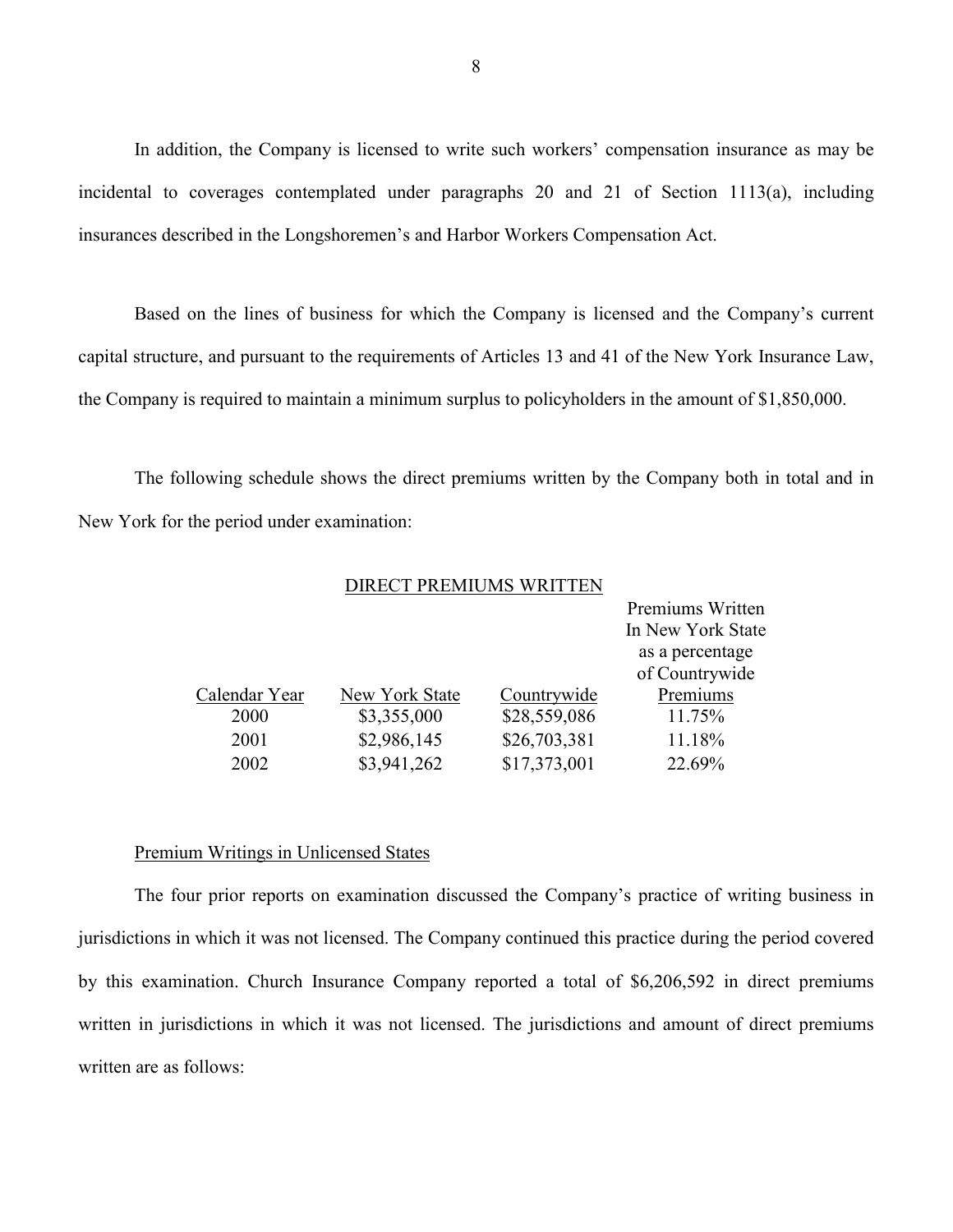| <b>Jurisdiction</b>       | Direct<br>Premiums<br>Written |
|---------------------------|-------------------------------|
| Alaska                    | \$223,684                     |
| Arkansas                  | 398,900                       |
| Delaware                  | 588,840                       |
| District of Columbia      | 446,984                       |
| Hawaii                    | 820,121                       |
| Idaho                     | 119,257                       |
| Kentucky                  | 696,343                       |
| Louisiana                 | 1,452,362                     |
| Mississippi               | 23,560                        |
| New Hampshire             | 259,115                       |
| New Mexico                | 241,211                       |
| Oklahoma                  | 522,375                       |
| Utah                      | 29,681                        |
| Washington                | 29,271                        |
| <b>U.S Virgin Islands</b> | 354,888                       |
| Total                     | <u>\$6,206,592</u>            |

Management was unable to provide any documentation that granted the Company the authority to act as an insurer in the aforementioned jurisdictions. Additionally, the Company did not file any premium tax returns for these areas.

The prior report on examination recommended that the company provide a copy of the report on examination to the insurance departments located in the jurisdictions where it is insuring risks without the proper authority to do so. The Company did not comply with the recommendation.

It is again recommended that the Company provide a copy of this report on examination to the insurance departments in the jurisdictions where it is insuring risks without having an appropriate license.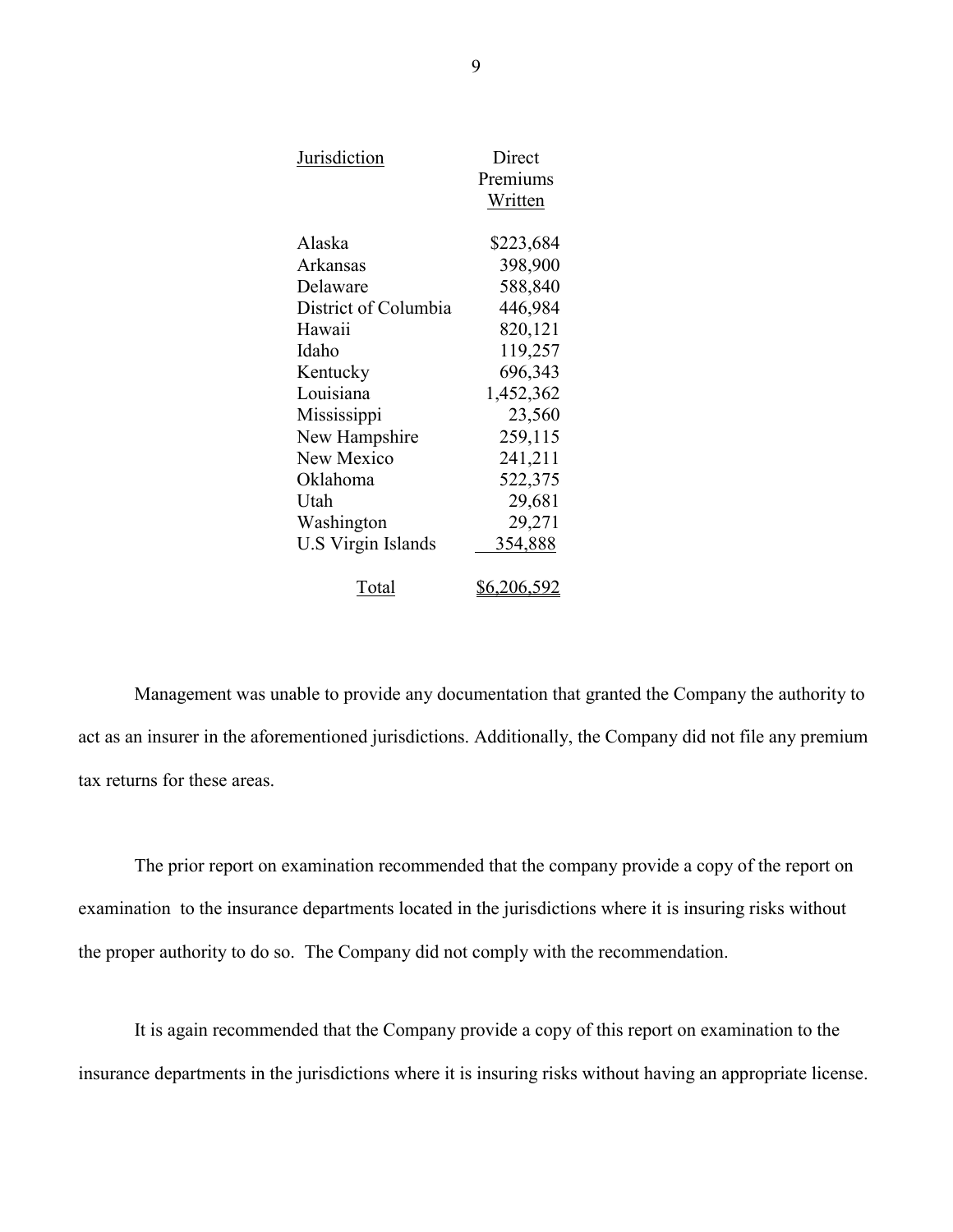## <span id="page-11-0"></span>C. Reinsurance

### Assumed

 The Company is primarily a direct writer but does assume a small amount of business as reported in Schedule F of its annual statement. The Company is party to an assumed reinsurance agreement covering 100% of the flood portion of the commercial multiple peril policies underwritten by another insurance carrier for selected Episcopal Churches. As of December 31, 2002, the Company has assumed \$43,048 in reinsurance premiums.

### Ceded

The Schedule F data as contained in the Company's filed annual statement was found to accurately reflect its reinsurance transactions.

All ceded reinsurance contracts in effect at December 31, 2002, were reviewed and found to contain the required standard clauses, including insolvency clauses, meeting the requirements of Section 1308 of the New York Insurance Law.

The Company had the following ceded reinsurance program in effect at December 31, 2002:

### Type of Treaty Cession

Property:

| Per Risk Excess of Loss *<br>$(3$ Layers)  | \$19,650,000 excess of \$350,000 each risk<br>any one occurrence, subject to a maximum<br>recovery of \$29,300,000 and an annual<br>aggregate deductible of \$3,000,000. |
|--------------------------------------------|--------------------------------------------------------------------------------------------------------------------------------------------------------------------------|
| Catastrophe Excess of Loss<br>$(2$ Layers) | \$17,000,000 excess of \$3,000,000 each and<br>every loss occurrence, subject to a<br>\$3,000,000 retention.                                                             |
| Boiler and Machinery                       | 100% quota share shall not exceed<br>$$25,000,000$ for any one policy any one<br>equipment breakdown.                                                                    |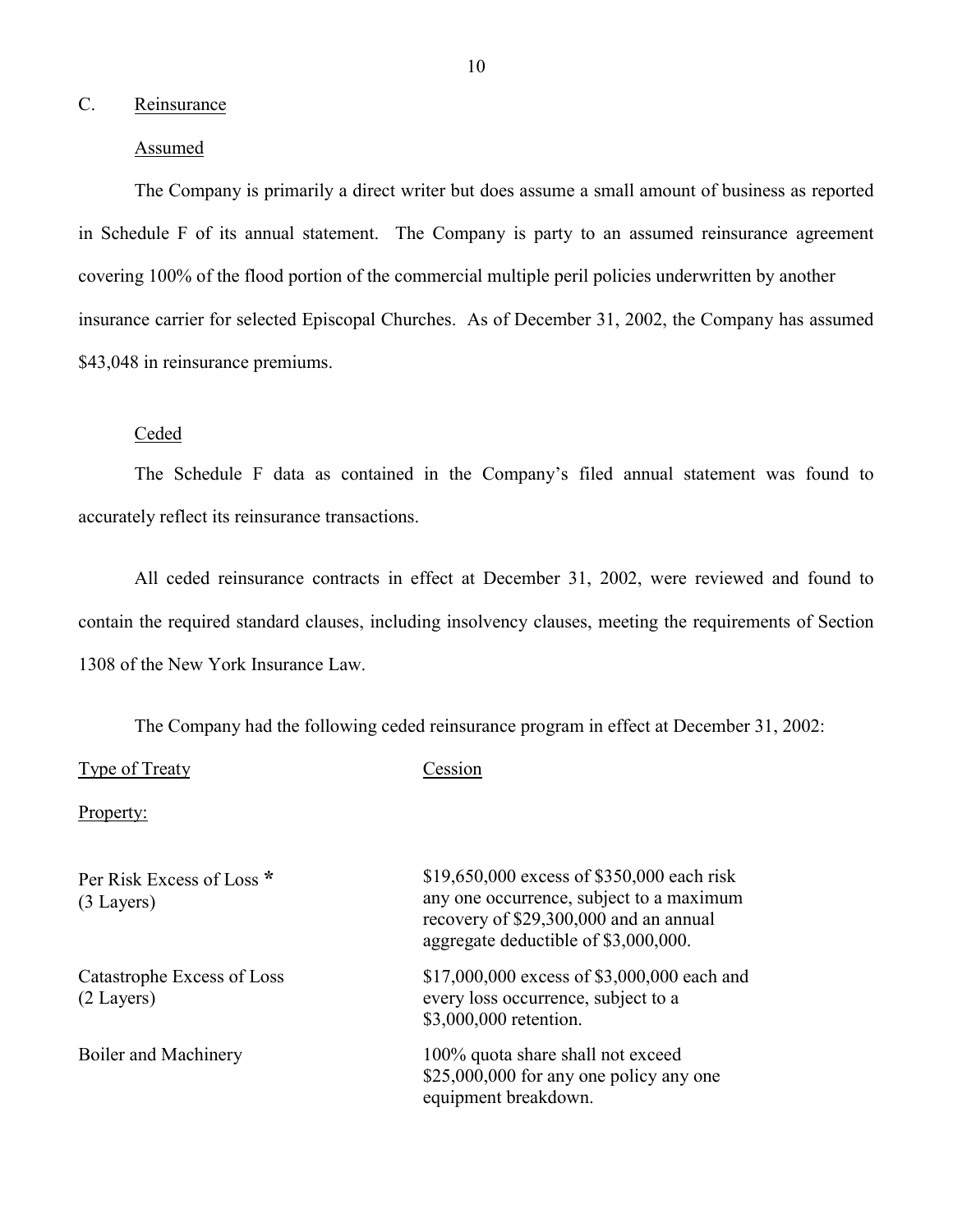#### Type of Treaty Cession

**\*** This agreement includes a \$5,000,000 excess of \$350,000 for flood insurance with a maximum recovery of \$5,000,000. The flood business is also subject to the annual aggregate deductible of \$3,000,000.

#### Casualty:

Casualty Excess of Loss  $$4,650,000$  excess of \$350,000 as regards (2 Layers) any one loss occurrence, subject to a maximum recovery of \$8,000,000.

 During the examination period the limits for the property per risk excess of loss treaty were affiliate, The Church Insurance Company of Vermont. The limits for the casualty excess of loss decreased from \$9.65 million to \$4.65 million, while the retention of \$350,000 was unchanged. In the unchanged. The limits for the property catastrophe excess of loss treaty also remained unchanged at \$20 million, however, effective April 1, 2002, the Company has a \$3 million retention that it shares with an year 2000 the company ceded approximately thirteen percent of its ceded premiums to unauthorized insurers. For years 2001 through 2002 the amount was less than one percent.

In addition to its treaty reinsurance program, the Company continued to utilize facultative reinsurance coverage on those risks with limits of liability exceeding \$20,000,000 for property lines as of December 31, 2002.

#### Florida Hurricane Catastrophe Fund

 As a condition of writing business in the state of Florida the Company is required to participate in Florida. Assessments are based on factors applied to prior year gross direct written premiums for the Florida Hurricane Catastrophe Fund ("Fund"). The Fund reinsures hurricane losses in the State of properties in Florida. The Company reported \$15,000 in premiums ceded to the Fund in 2002.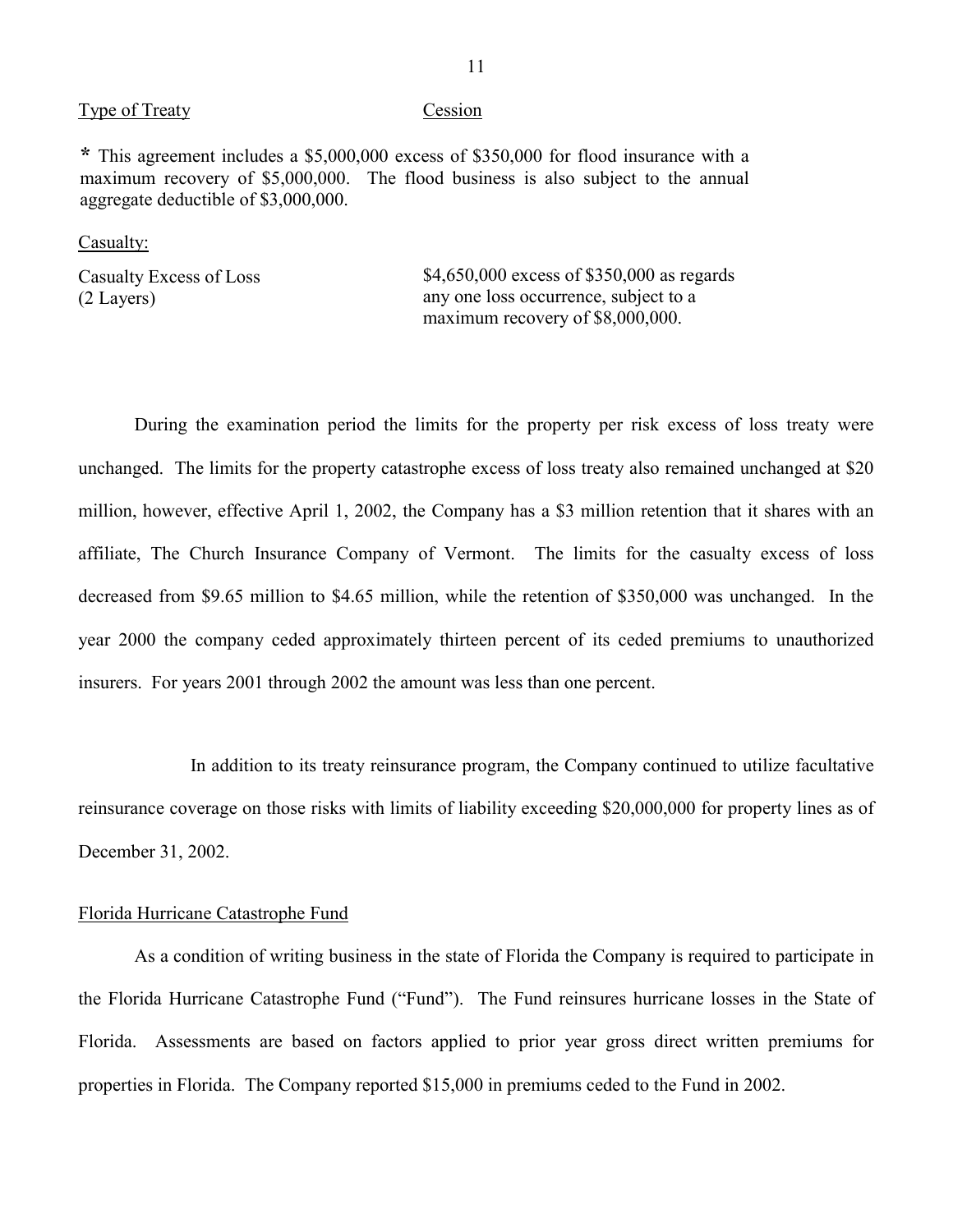#### New York Regulation 133

<span id="page-13-0"></span> applies to any reinsurer that does not qualify for credit by states having jurisdiction over the Company. In Article 17 (Loss Reserves) of the Company's property catastrophe excess of loss agreement noting what should be included in the term "losses", Article 17 states that under no circumstances shall any amount relating to reserves in respect of Losses Incurred But Not Reported be included in the amount of letter of credit. Section 79.5(a)(2)(iii) of New York Regulation 133, in stipulating what provisions must be included in a reinsurance agreement when a letter of credit is obtained therewith, states in part:

> agreement may be drawn upon at any time, notwithstanding any other provisions in the reinsurance agreement, and be utilized by the ceding "…that the reinsurer and ceding insurer agree that the letters of credit provided by the reinsurer pursuant to the provisions of the reinsurance insurer or any successor by operation of law of the ceding insurer including, without limitation, any liquidator, rehabilitator, receiver or conservator of such insurer for the following purposes:…(iii) to fund an account with the ceding insurer in an amount at least equal to the deduction, for reinsurance ceded, from the ceding insurer's liabilities for policies ceded under the agreement. Such amount shall include, but not be limited to, amounts for policy reserves, reserves for claims and losses incurred (including losses incurred but not reported)…"

It appears that Article 17 of this agreement is in conflict with Regulation 133. It is therefore recommended that the Company amend the loss reserves section of its property catastrophe excess of loss reinsurance agreement to comply with Section 79.5(a)(2)(iii) of New York Regulation 133.

### D. Holding Company System

The Company is a wholly-owned subsidiary of the Church Pension Fund ("CPF"), a New York

corporation, which administers the clergy pension system of the Episcopal Church.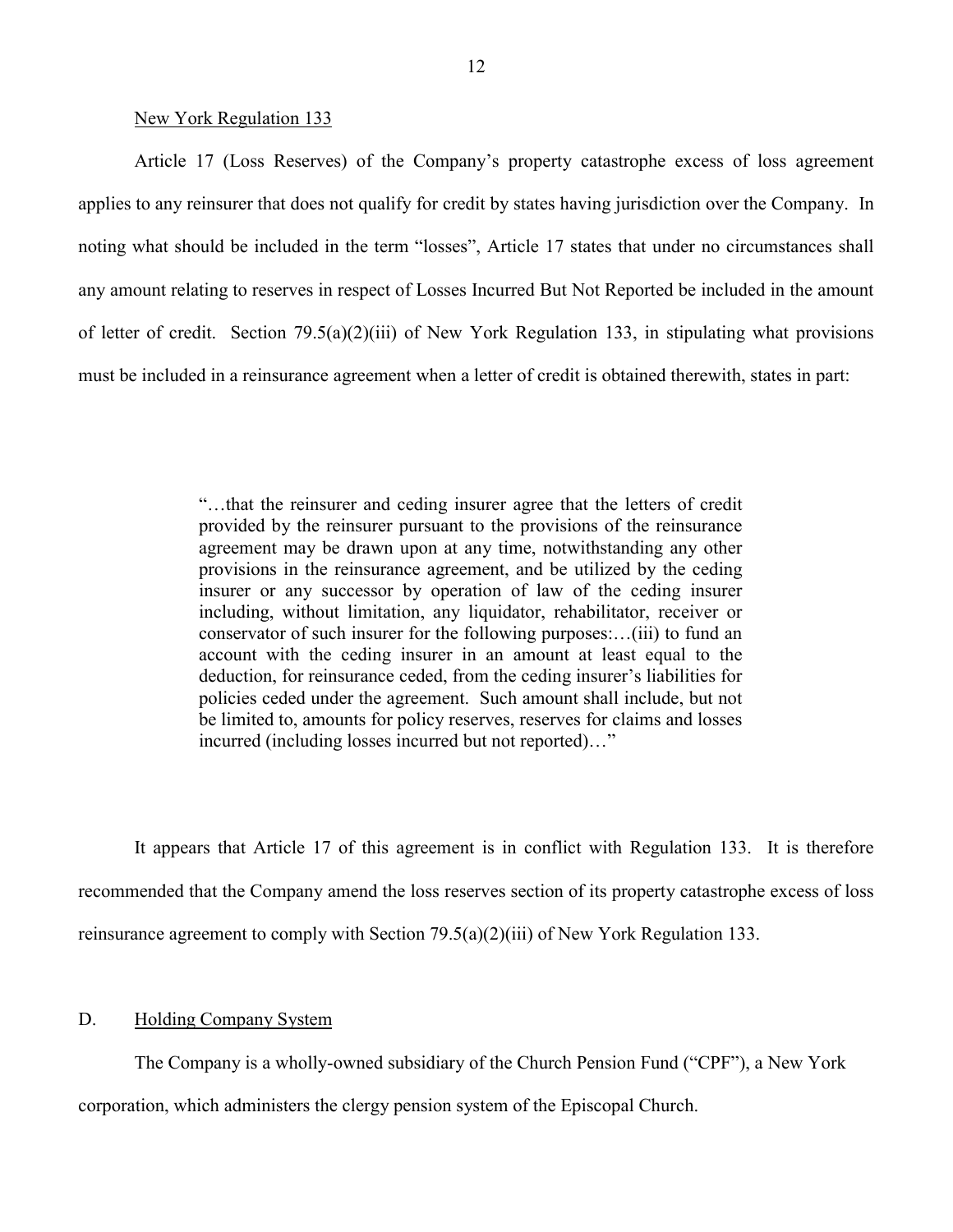Church is exempt from Article 15 of the New York Insurance Law, however, pursuant to Circular Letter No. 17 (2001) it was nonetheless required to furnish the Department a copy of its latest "Insurance Holding Company System Annual Registration Statement" ("Form B") by September 1, 2001. The Circular Letter further directs the Company as follows:

> "Until further notice, every domestic insurer that is exempt from the with any other state. If the insurer is not required to file Form B in another state, the information contained in NAIC Form B must be filed provisions of Article 15 of the New York Insurance Law is hereby directed, pursuant to Section 308 of the New York Insurance Law, to furnish this Department with future copies of such filings referenced … above, and any amendments thereto, at the same time that they are filed with the Department within 120 days following the close of the ultimate holding company's fiscal year."

 During the period covered by this examination the Company failed to submit its Form B filing, its holding company registration statements in a timely manner pursuant to the provisions of Circular Letter No.17 (2001). The Company's 2002 Form B was filed in a timely manner. pursuant to Circular Letter No.17 (2001), which was due by September 1, 2001. Additionally, the Company's December 31, 2001 Form B filing was not received until March 2003 (the end of the ultimate holding company's fiscal year was March 31, 2002). It is recommended that the Company comply with all future filing requirements of New York Circular Letters. It is also recommended that the Company file

The following is a chart of the Church Pension Fund holding company: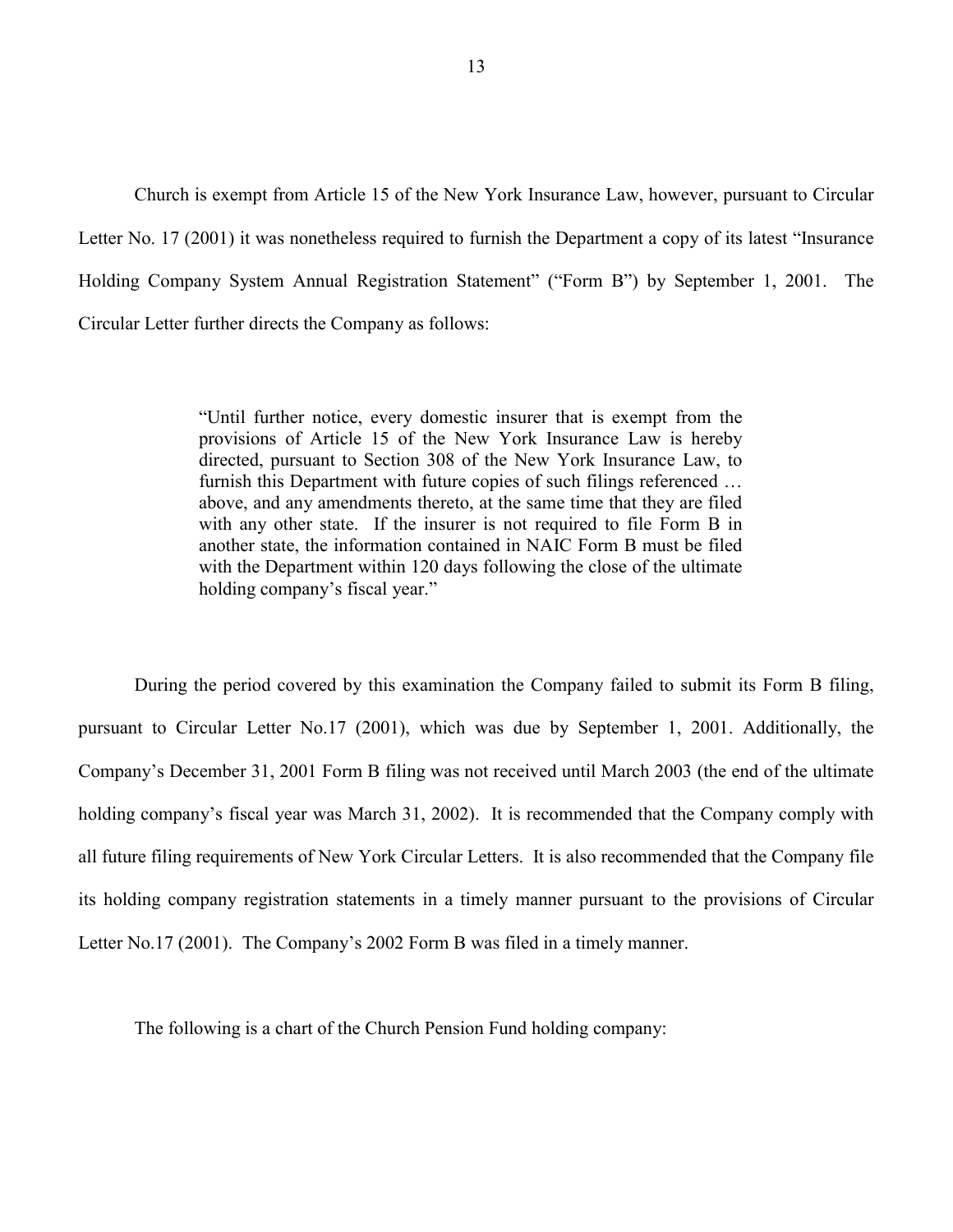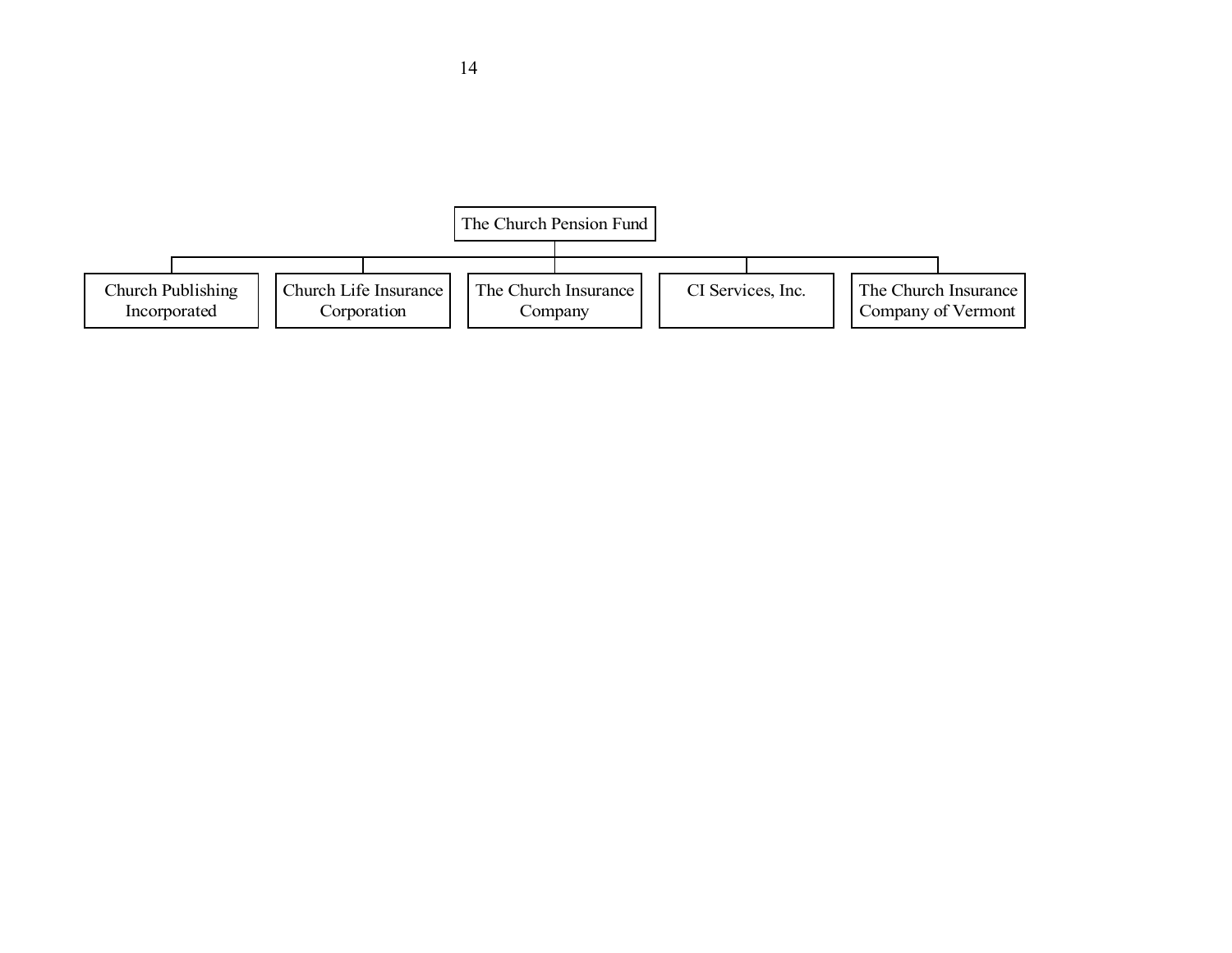As of December 31, 2002, the Company was party to the following agreements with affiliated entities:

### Services and Facilities Agreement

 Church entered into a services and facilities agreement, effective January 1, 2002, with CPF. The agreement engages CPF to provide administrative services and facilities to the Company on a cost-reimbursement basis. CPF provides for financial, personnel and other services that may be necessary in connection with the activities of the Company.

### Agency Agreement

 The Company is a party to an agency agreement with its affiliate, Church Insurance Agency Corporation uncollectible premiums for all business written by CIAC. The agreement provides for the Company to pay CIAC ("CIAC"), dated November 15, 2001. CIAC is the sole agent for the Company and is responsible for customer solicitation, collection of premiums and the processing of first notices of loss. CIAC also assumes the risk of annually a commission of 9% for all premiums written for all lines of business written.

#### Services Agreement

 CIC-Vermont, to provide CIC-Vermont with management and administrative services. These are the services that The Company has a service agreement with CIAC, effective October 1, 2001. Under the agreement CIAC appoints the Company to provide it with client support, risk management and claims services that CIAC had agreed to perform for Vermont Insurance Management, Inc. ("VIM"), a non-affiliated vendor, pursuant to a separate service agreement between CIAC and VIM. VIM originally engaged, via a management agreement with were outsourced to CIAC.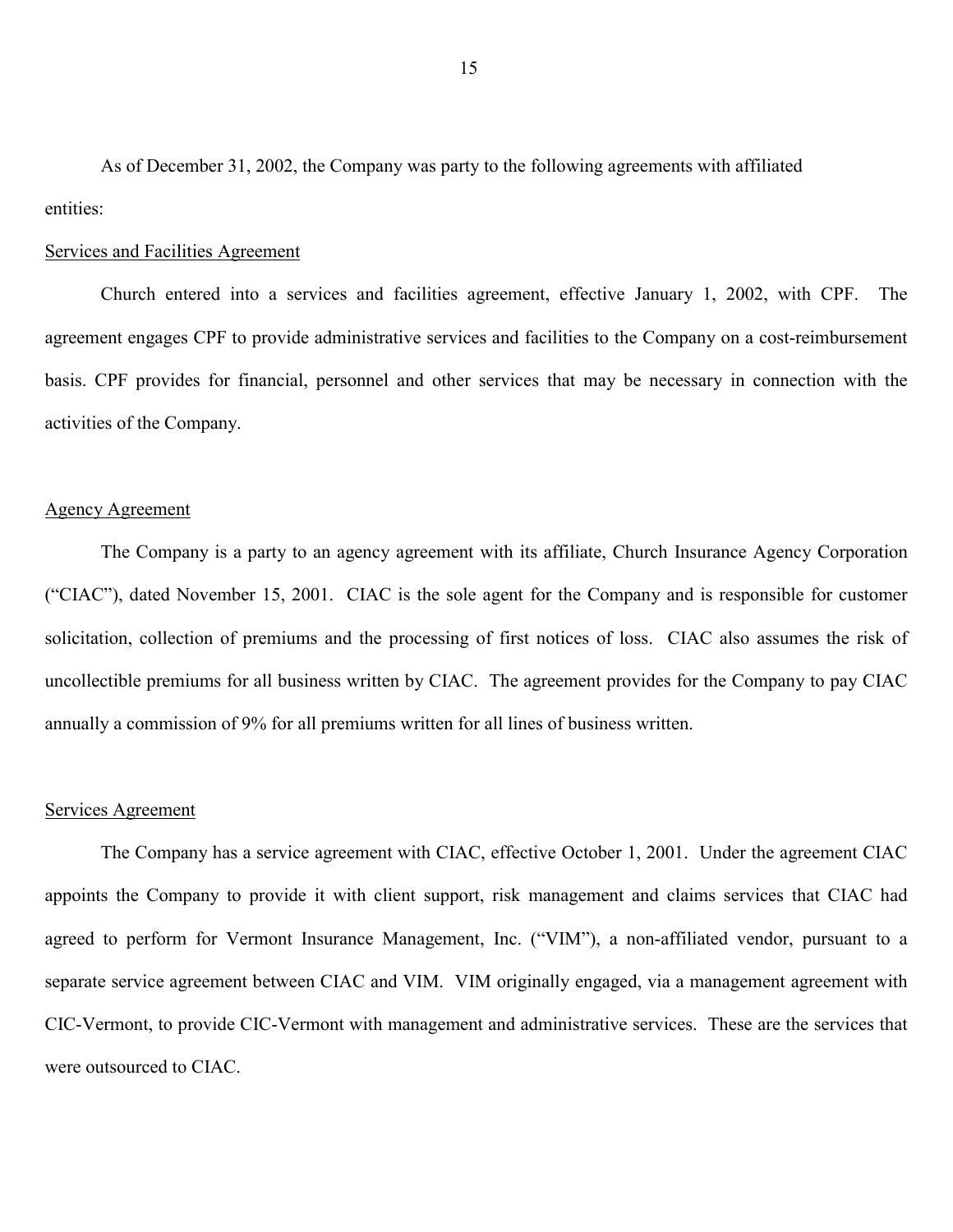#### <span id="page-17-0"></span>Reinsurance Agreement

 allocated between the affiliates based on each company's percentage of total property direct earned premiums for The Company and CIC-Vermont are parties to a reinsurance agreement for the treaty year of April 1, 2002 through March 30, 2003. The affiliates have agreed to share in a \$3,000,000 annual aggregate deductible of there property per risk excess of loss reinsurance contract with Swiss Re and a \$3,000,000 retention of their property 1<sup>st</sup> catastrophe excess of loss reinsurance contract brokered by J.P. Woods. The annual aggregate deductible is the year.

#### Circular Letter No. 17 (2001)

Circular Letter No. 17 (2001) provides, in pertinent part, that beginning September 1, 2001, every authorized domestic insurer that is exempt from the provisions of Article 15 of the New York Insurance Law is directed, pursuant to Section 308 of the New York Insurance Law to furnish to the Department with a Form CL 17 (2001), at least 30 days in advance of entering into any service contracts, cost-sharing arrangements or reinsurance agreements with an affiliate.

A review of the Form CL 17 (2001) filings for agreements in effect at December 31, 2002 noted that they were submitted in March 2003. The review also noted that the Company did not file a Form CL 17 (2001) for the disclosure of it's agency agreement with CIAC. It is recommended that future filings of Form CL 17 (2001) be filed in the timeframe established by the provisions of Circular Letter No.17 (2001). It is recommended that the Company file a Form CL 17 (2001) in order to disclose the agency relationship with CIAC.

## E. Custodian Agreement

During the period covered by the current examination, the Company entered into a custody account subject to a custody agreement dated March 30, 2001, with the Northern Trust Company of New York. A review of the agreement found that it did not contain all of the safeguards, controls and protective covenants, designated in the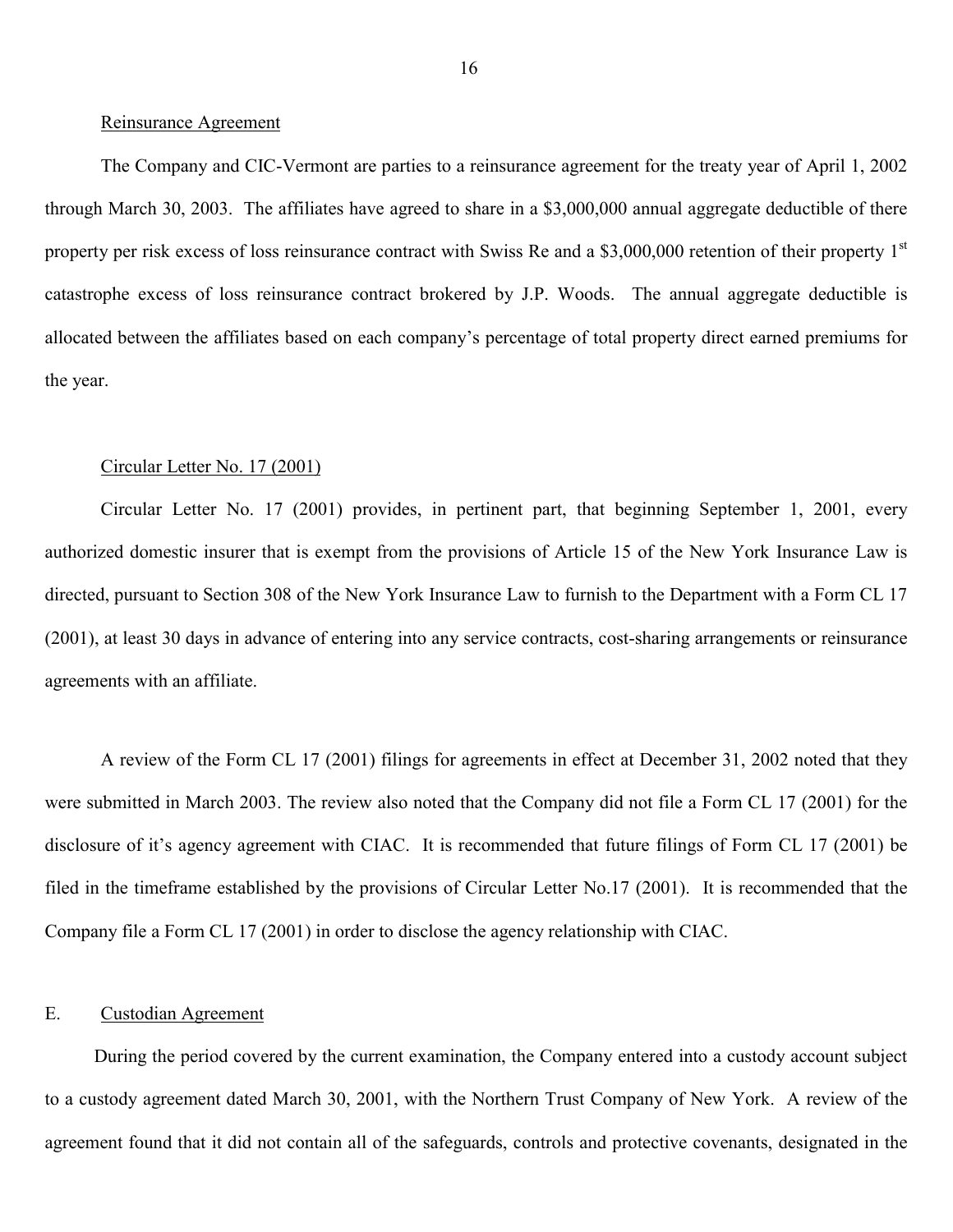<span id="page-18-0"></span>National Association of Insurance Commissioners' Examiners Handbook as being representative of good business practices. It is recommended that the Company amend its custodian agreement with the Northern Trust Company of New York to include the missing protective covenants designated in the National Association of Insurance Commissioners' Examiners Handbook as being representative of good business practices.

## F. Abandoned Property Law

Section 1316 of the New York Abandoned Property Law provides that amounts payable to a resident of this state from a policy of insurance, if unclaimed for three years, shall be deemed to be abandoned property. Such abandoned property shall be reported to the comptroller on or before the first day of April each year. Such filing is required of all insurers regardless of whether or not they have any abandoned property to report.

 pursuant to the provisions of Section 1316 of the New York Abandoned Property Law. In addition the Company provided no documentation of its attempt to locate payees issued drafts that remained outstanding in excess of six provisions of Section 1316 of the New York State Abandoned Property Law. It is also recommended that the Company investigate all drafts that have not been cleared within six months and make a concerted effort to locate During the period covered by this examination the Company failed to file any abandoned property reports months. It is recommended that the Company file abandoned property reports on a timely basis pursuant to the the payees.

The Company provided that it has been in contact with the Controller's Office of the State of New York concerning its abandoned property filings. The Company also stated that it had contracted Deloitte & Touche, LLP, as consultants, in an effort to determine its abandoned property responsibilities and to aid it in the filing of its abandoned property reports.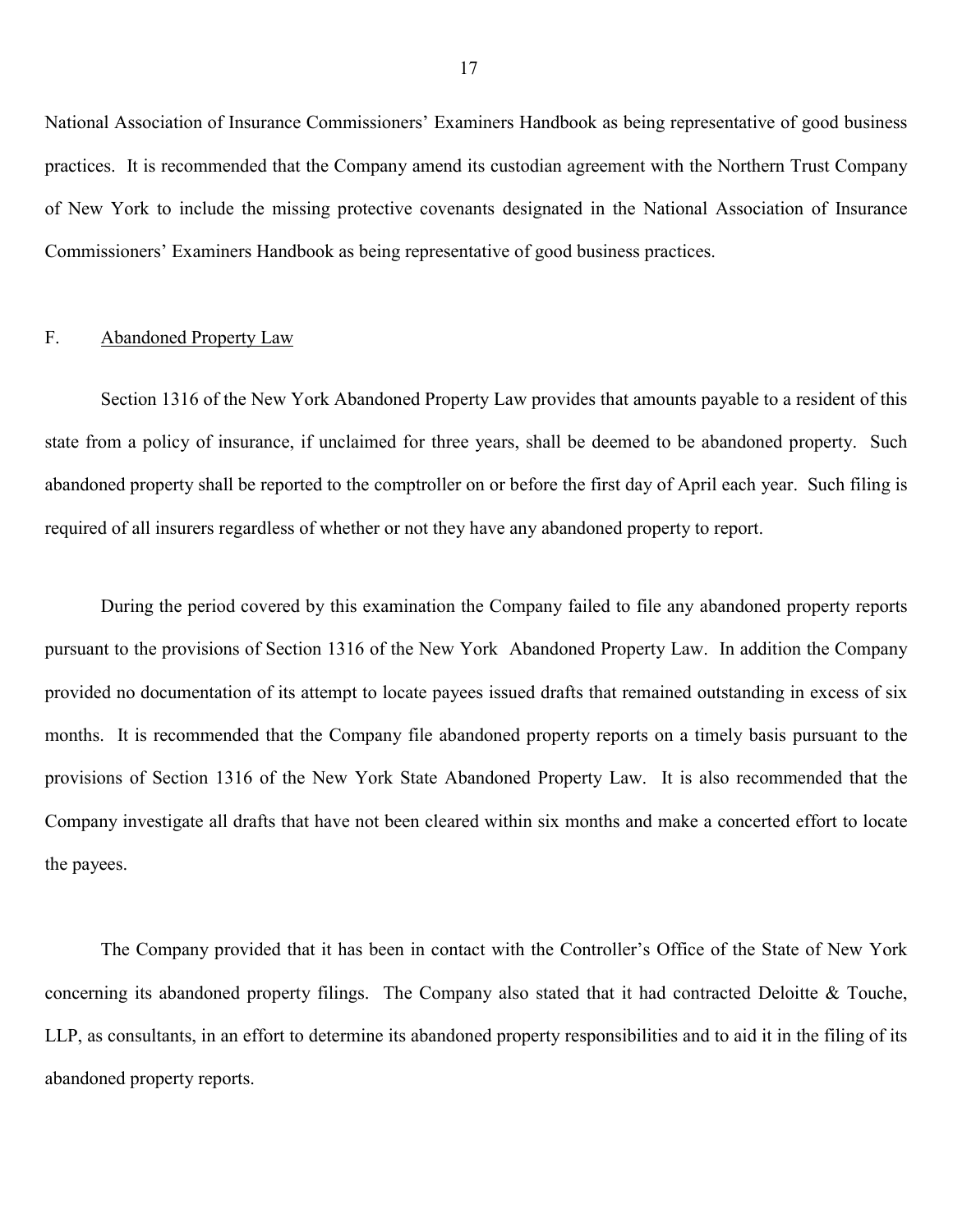## <span id="page-19-0"></span>G. Accounts and Records

 The Department's actuarial unit noted that the Company has serious data problems. Specifically, corrective measures need to be taken concerning the following:

1. According to Church's appointed actuary, the Company codes defense and cost containment ("DCC") and Adjusting and Other ("A&O") data as Allocated loss adjustment expenses and Unallocated loss adjustment expenses, respectively. The Schedule P data, however, indicates that this may not be the case.

It is recommended that the Company fellow NAIC Annual Statement Instructions when compiling data

for DCC and A&O expenses.

 (by line of business). In addition it was noted that the method used to compile this data was not 2. A review of Schedule P noted that the Company did not compile appropriate data regarding claim counts, including the number of reported claims, claims closed with payment and outstanding claims consistently applied over time.

 It is recommended that the Company take due care to properly compile the appropriate data regarding claim counts, including the number reported, closed with payment and outstanding. It is also recommended that the Company consistently apply its method of compiling claim counts.

## H. Significant Operating Ratios

The following ratios have been computed as of December 31, 2002, based upon the results of this examination:

| Net premiums written in 2002 to surplus as regards policyholders        | $1.11 \text{ to } 1$ |
|-------------------------------------------------------------------------|----------------------|
| Liabilities to liquid assets (cash and invested assets less investments |                      |
| in affiliates)                                                          | $109.9\%$            |
| Premiums in course of collection to surplus as regards policyholders    | $19.5\%$             |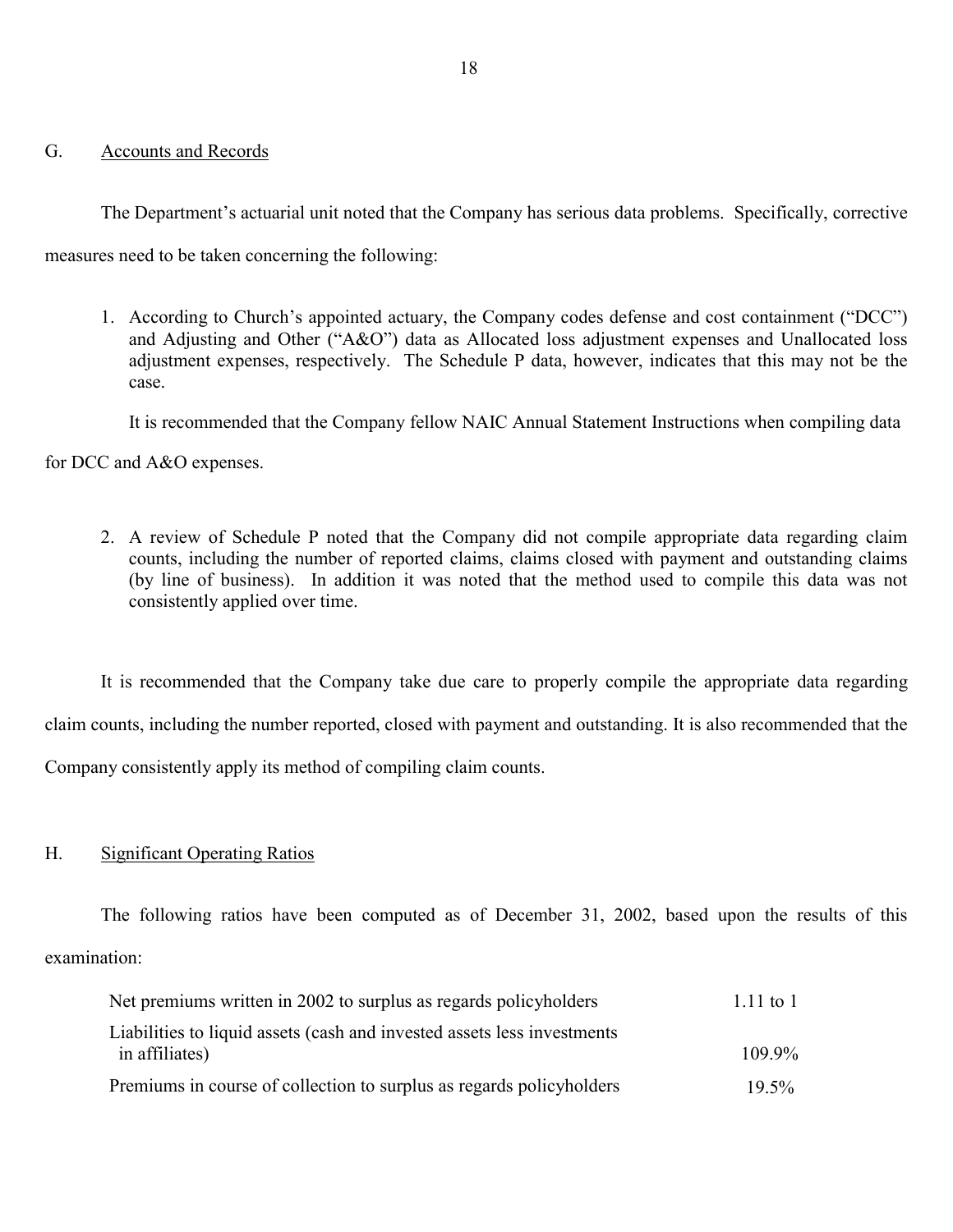The first and third ratios fall within the benchmark ranges set forth in the Insurance Regulatory Information System of the National Association of Insurance Commissioners. The second ratio exceeds the benchmark and the unusual result is due to the examination increase to losses and loss adjustment expenses outstanding.

The underwriting ratios presented below are on an earned/incurred basis and encompass the three-year period covered by this examination:

|                                     | Amounts      | Ratios  |
|-------------------------------------|--------------|---------|
| Losses and loss adjustment expenses | \$64,275,193 | 110.82% |
| Other underwriting expenses         | 26,728,866   | 46.1    |
| Net underwriting gain (loss)        | (33,011,015) | (56.9)  |
| Premiums earned                     | \$57,933,044 | 110.00% |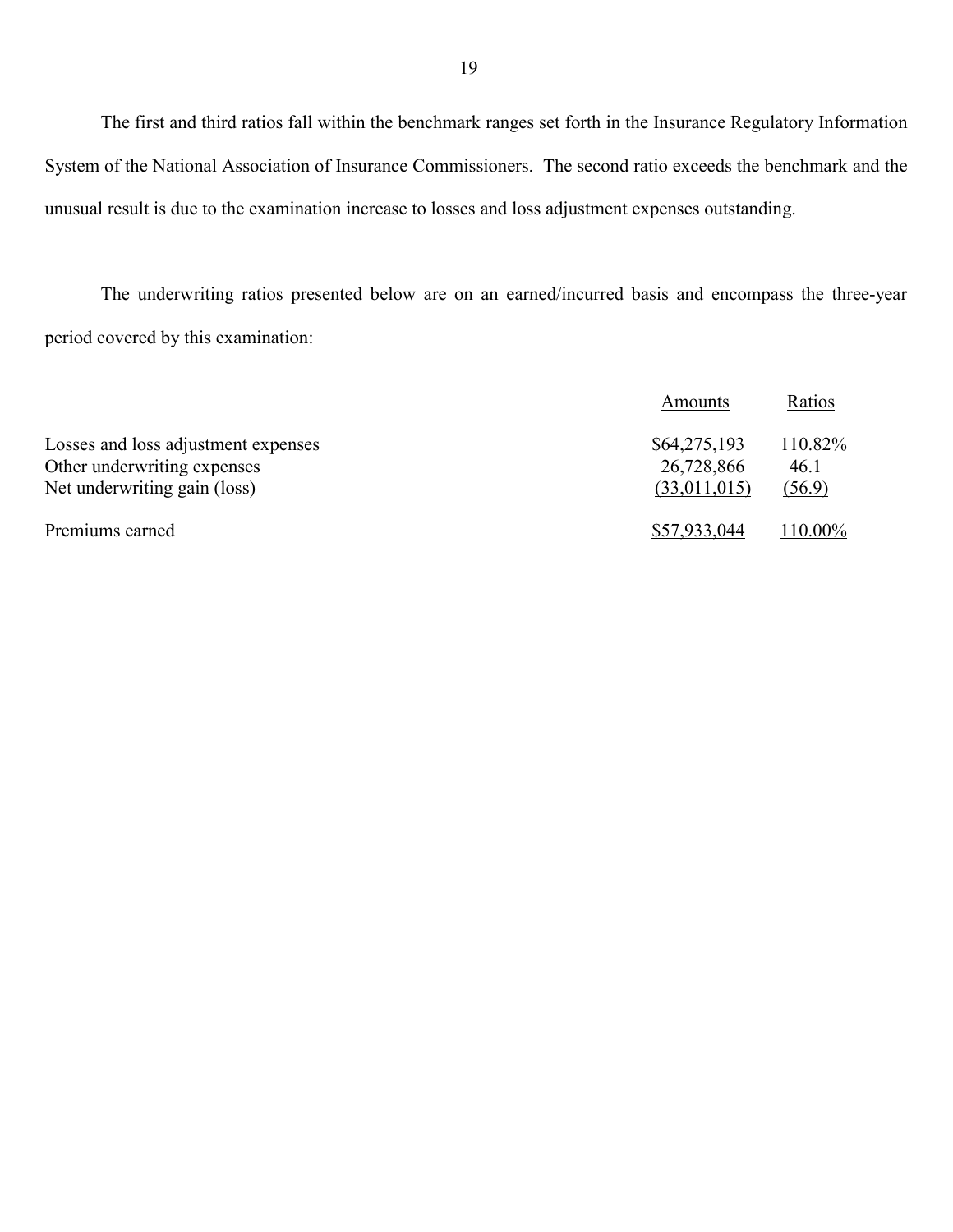## **3. FINANCIAL STATEMENTS**

## A. Balance Sheet

 The following shows the assets, liabilities and surplus as regards policyholders as determined by this examination as of December 31, 2002 and as reported by the Company:

#### EXAMINATION COMPANY

#### Assets Non-Admitted Assets Admitted Assets Admitted Assets Surplus Increase (Decrease) Bonds Cash and short-term investments Premiums and agents' balances in course of collection Premiums and agents' and balances booked but deferred and not yet due Reinsurance recoverable on loss payments Interest, dividends and real estate income due and accrued Receivable from parent, subsidiaries and affiliates Miscellaneous assets \$39,690,707 6,834,374 2,334,862 2,971,643 15,279,563 437,243 505,840 81,320 6,211 505,840  $\mathcal{L}_\text{max}$ \$39,690,707 6,834,374 2,328,651 2,971,643 15,279,563 437,243 0 81,320 \$39,690,707 \$ 6,834,374 2,328,651 2,971,643 15,279,563 437,243 505,840 81,320 (505,840)  $\mathcal{L}_\text{max}$ Total assets \$68,135,552 \$512,051 \$67,623,501 \$68,129,341 \$(505,840)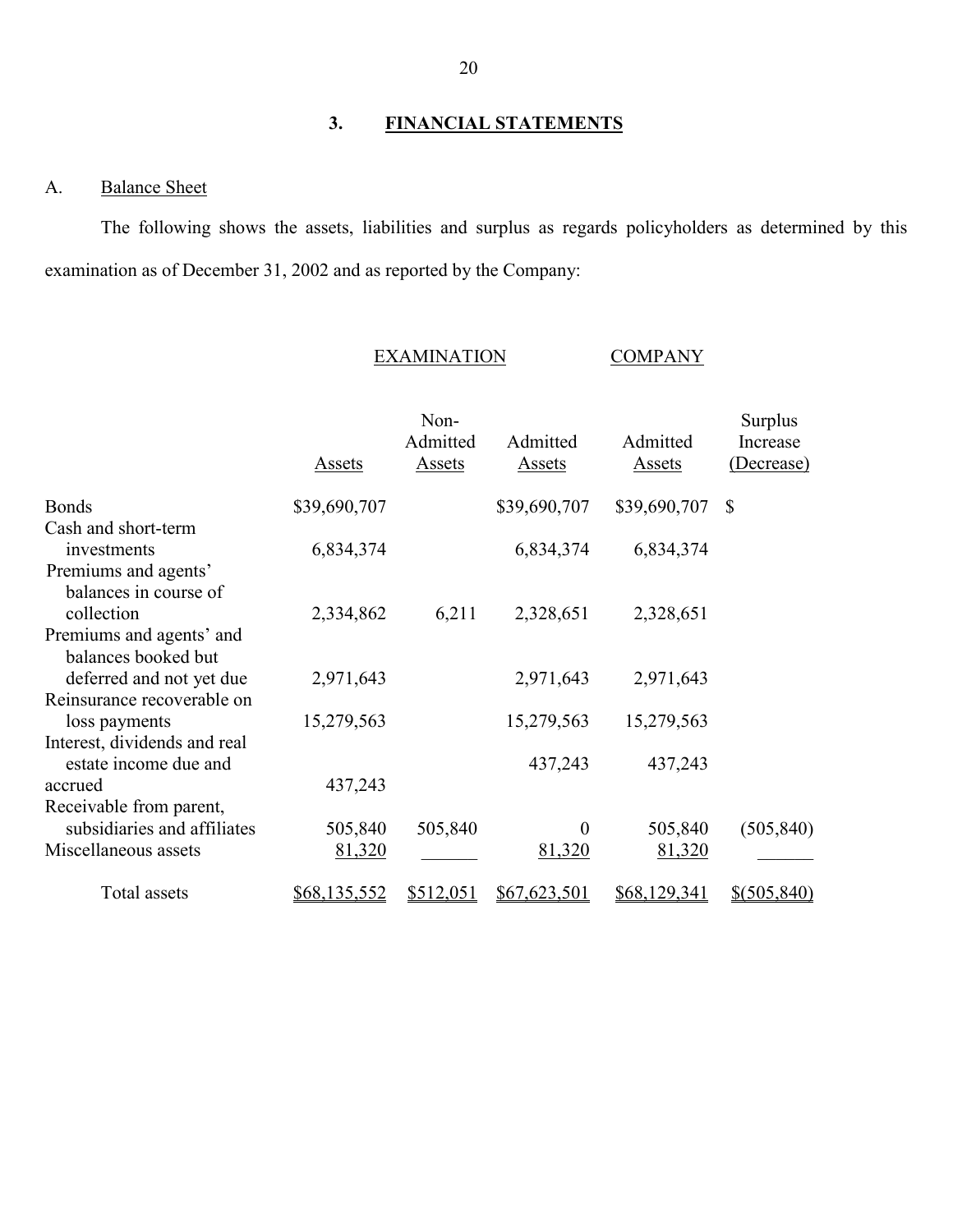| Liabilities                                    | Examination    | Company      | <b>Surplus</b><br>Increase<br>(Decrease) |
|------------------------------------------------|----------------|--------------|------------------------------------------|
| Losses and loss adjustment expenses            | \$28,205,189   | \$21,605,189 | \$(6,600,000)                            |
| Commissions payable, contingent                |                |              |                                          |
| commissions and other similar charges          | 133,565        | 133,565      |                                          |
| Other expenses                                 | 274,548        | 274,548      |                                          |
| Taxes, licenses and fees                       | 36,495         | 36,495       |                                          |
| Unearned premiums                              | 6,675,084      | 6,675,084    |                                          |
| Ceded reinsurance premiums payable             | 8,953,288      | 8,953,288    |                                          |
| Funds held by company under reinsurance        |                |              |                                          |
| treaties                                       | 31,815         | 31,815       |                                          |
| Amounts withheld or retained by company        |                |              |                                          |
| for account of others                          | 451            | 451          |                                          |
| Provision for reinsurance                      | 3,497,205      | 3,497,205    |                                          |
| Drafts outstanding                             | 636,138        | 636,138      |                                          |
| Payable to parent, subsidiaries and affiliates | 5,049,715      | 5,049,715    |                                          |
| Aggregate write-ins for liabilities            | 2,184,831      | 2,184,831    |                                          |
| <b>Total liabilities</b>                       | \$55,678,324   | \$49,078,324 | \$ (6,600,000)                           |
| <b>Surplus as Regards Policyholders</b>        |                |              |                                          |
| Common capital stock                           | \$15,000,000   | \$15,000,000 | \$                                       |
| Gross paid in and contributed surplus          | 27,100,000     | 27,100,000   |                                          |
| Unassigned funds                               | (30, 154, 823) | (23,048,983) | (7,105,840)                              |
| Surplus as regards policyholders               | \$11,945,177   | \$19,051,017 | \$(7,105,840)                            |
| Total liabilities and surplus                  | \$67,623,501   | \$68,129,341 |                                          |

NOTE: All outstanding shares of the Company are owned by the Church Pension Fund, a non-profit organization domiciled in the State of New York. As such, the Company is exempt from Federal income tax under the provisions of Internal Revenue Code Section 501c(3).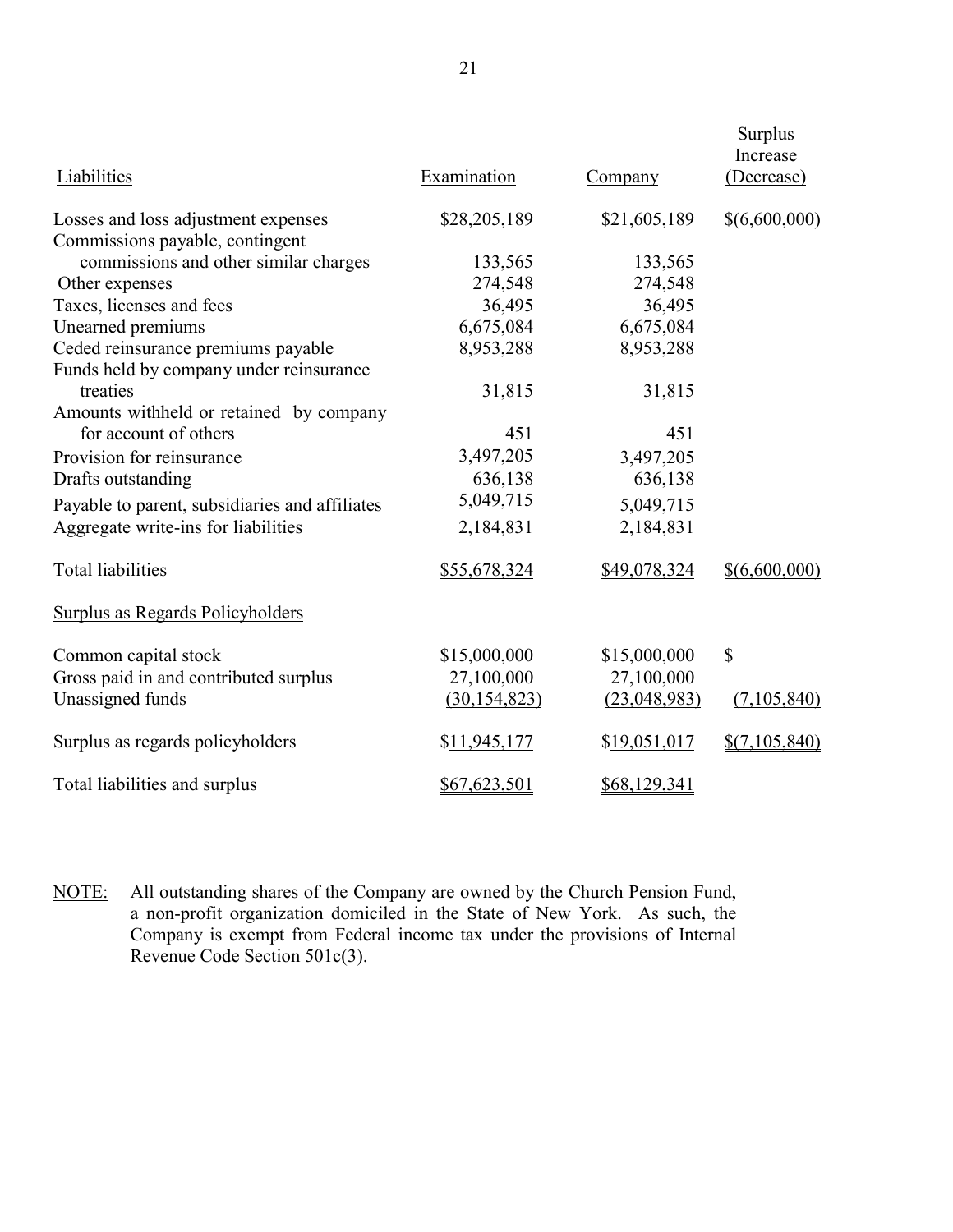# B. Underwriting and Investment Exhibit

Surplus as regards policyholders decreased \$18,261,729 during the three-year examination period January

1, 2000 through December 31, 2002, detailed as follows:

# Statement of Income

# Underwriting Income

| Premiums earned                                                                                     | \$57,993,044                |                 |
|-----------------------------------------------------------------------------------------------------|-----------------------------|-----------------|
| Deductions:<br>Losses and loss adjustment expenses incurred<br>Other underwriting expenses incurred | \$64,275,193<br>26,728,871  |                 |
| Total underwriting deductions                                                                       |                             | 91,004,059      |
| Net underwriting loss                                                                               |                             | \$(33,011,015)  |
| <b>Investment Income</b>                                                                            |                             |                 |
| Net investment income earned<br>Net realized capital gains<br>Net investment gain                   | \$9,720,539<br>1,843,895    | 11,564,434      |
| Other Income                                                                                        |                             |                 |
| Net gain or (loss) from agent or premium charge off<br>Aggregate write-ins for miscellaneous income | \$(37,393)<br>(5, 191, 553) |                 |
| Total other income                                                                                  |                             | (5,228,946)     |
| Net income before federal and foreign income taxes                                                  |                             | \$(26,675,527)  |
| Federal and foreign income taxes incurred                                                           |                             | $\underline{0}$ |
| Net income                                                                                          | $$$ (26,675,527)            |                 |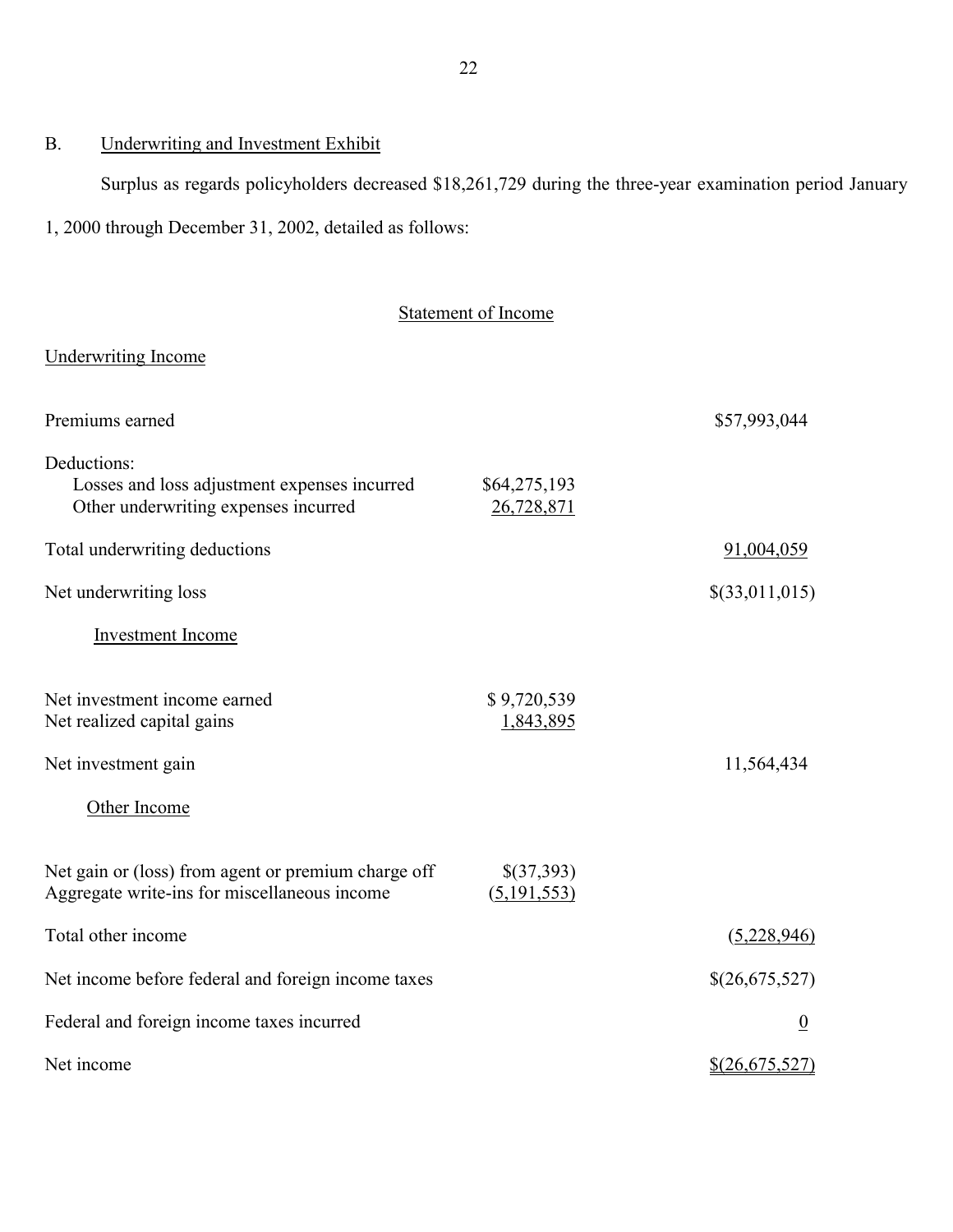# <span id="page-24-0"></span>C. Capital and Surplus Account

## Surplus as regards policyholders, per report on Examination as of December 31, 1999 \$30,206,906

|                                                                                                               | Gains in<br>Surplus | Losses in<br>Surplus                 |              |
|---------------------------------------------------------------------------------------------------------------|---------------------|--------------------------------------|--------------|
| Net loss<br>Change in not-admitted assets<br>Change in provision for reinsurance<br>Capital changes – paid in | \$<br>12,000,000    | \$26,675,527<br>467,597<br>3,218,605 |              |
| Total gains and losses                                                                                        | \$12,000,000        | \$30,361,729                         |              |
| Net increase (decrease) in surplus                                                                            |                     |                                      | (18,261,729) |
| Surplus as regards policyholders, per report on<br>Examination as of December 31, 2002                        |                     |                                      | \$11,945,177 |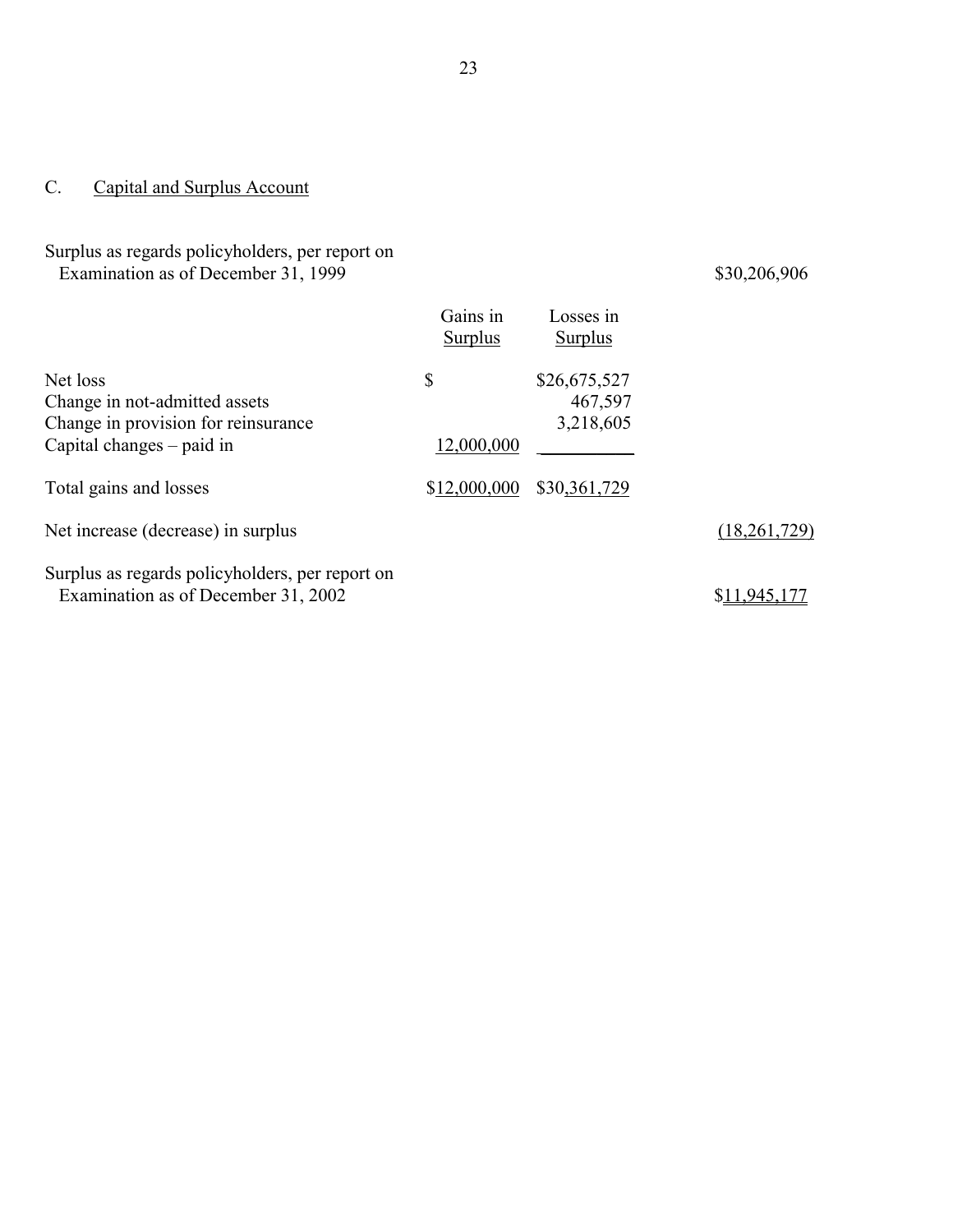#### <span id="page-25-0"></span>**4. RECEIVABLE FROM PARENTS, SUBSIDIARIES AND AFFILIATES**

The Company reported an asset of \$505,840 as of December 31, 2002. This asset was eliminated upon examination. The receivable was not admitted because it had not been collected within ninety days, pursuant to New York Circular Letter No. 15 (1975).

## **5. LOSSES AND LOSS ADJUSTMENT EXPENSES**

The examination liability for the captioned items of \$28,205,189 is \$6,600,000 more than the \$21,605,189 reported by the Company in its December 31, 2002 filed annual statement. The Company's overall carried reserves are within the Department's projected range for loss and loss adjustment expenses, albeit at the low end of the range on a net basis.

 with generally accepted actuarial principles and was based on statistical information contained in the Company's The examination analysis of the loss and loss adjustment expense reserves was conducted in accordance internal records and in its filed annual statements.

#### **6. MARKET CONDUCT ACTIVITIES**

In the course of this examination, a review was made of the manner in which the Company conducts its business and fulfills its contractual obligations to policyholders and claimants. The review was general in nature and is not to be construed to encompass the more precise scope of a market conduct investigation, which is the responsibility of the Market Conduct Unit of the Property Bureau of this Department.

The general review was directed at practices of the Company in the following areas: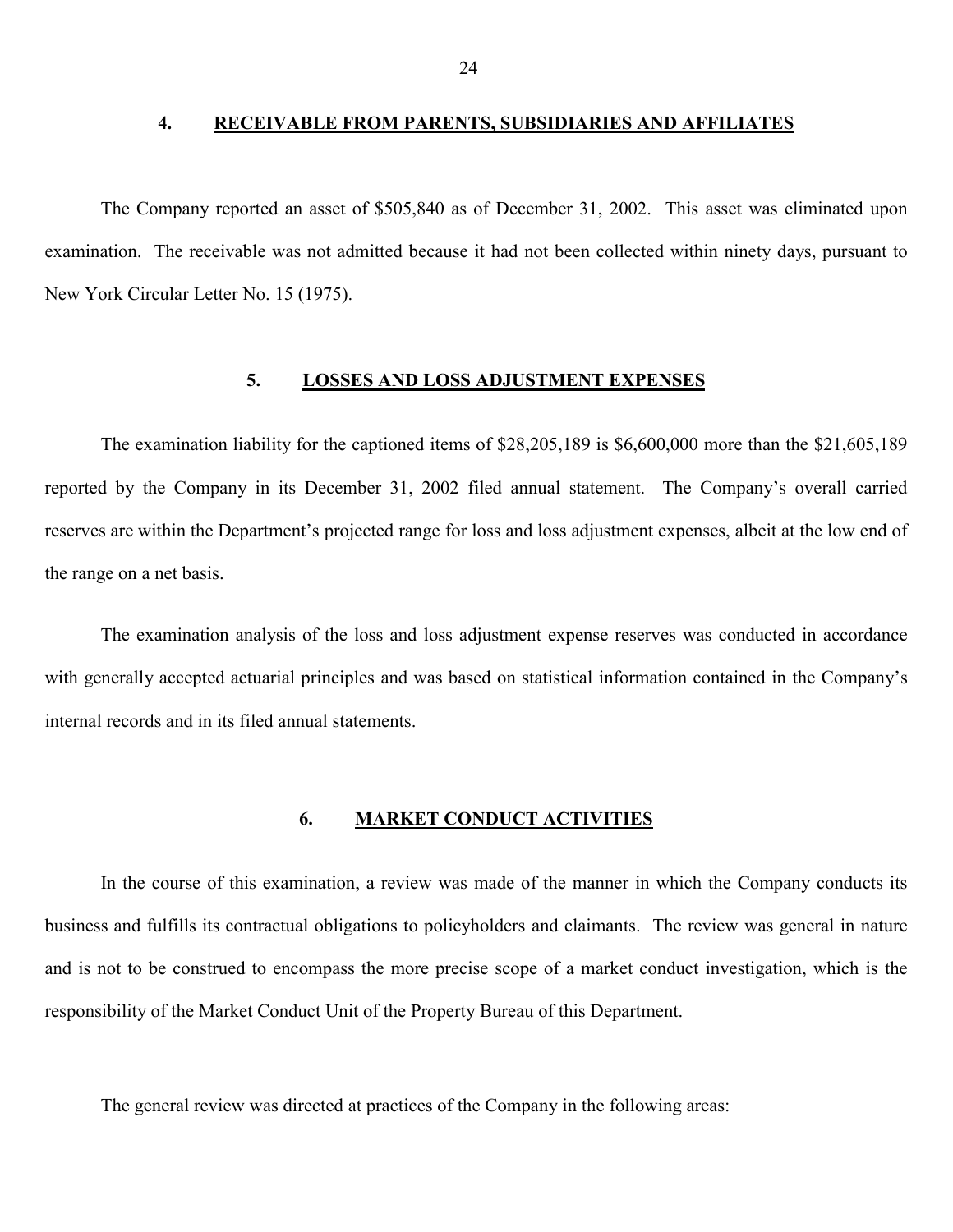- A. Sales and advertising
- B. Underwriting
- C. Rating
- D. Claims and complaint handling

<span id="page-26-0"></span>No problem areas were encountered.

## **7. COMPLIANCE WITH PRIOR REPORT ON EXAMINATION**

The prior report on examination contained eight recommendations as follows (page numbers refer to the prior report):

## ITEM PAGE NO.

## 1. Board of Directors

It is recommended that the Company's board of directors hold annual 7 meetings as provided for in Article II, Section 3 of its by-laws.

The Company has complied with this recommendation.

## 2. Premium Writing in Unlicensed States

It is recommended that the Company provide a copy of this report to 10 those insurance departments of states where it is insuring risks without having the appropriate license to do so.

The Company has not complied with this recommendation. A similar recommendation is contained in this report.

- 3. Reinsurance
- i) It is recommended that the Company endeavor to have all its 14 reinsurance agreements reduced to written form and signed within nine months of the effective date, in accordance with the NAIC Accounting Practices and Procedure Manual for Property/Casualty Insurance Companies - Chapter 22- Reinsurance and Department Regulation 17.

The Company has complied with this recommendation.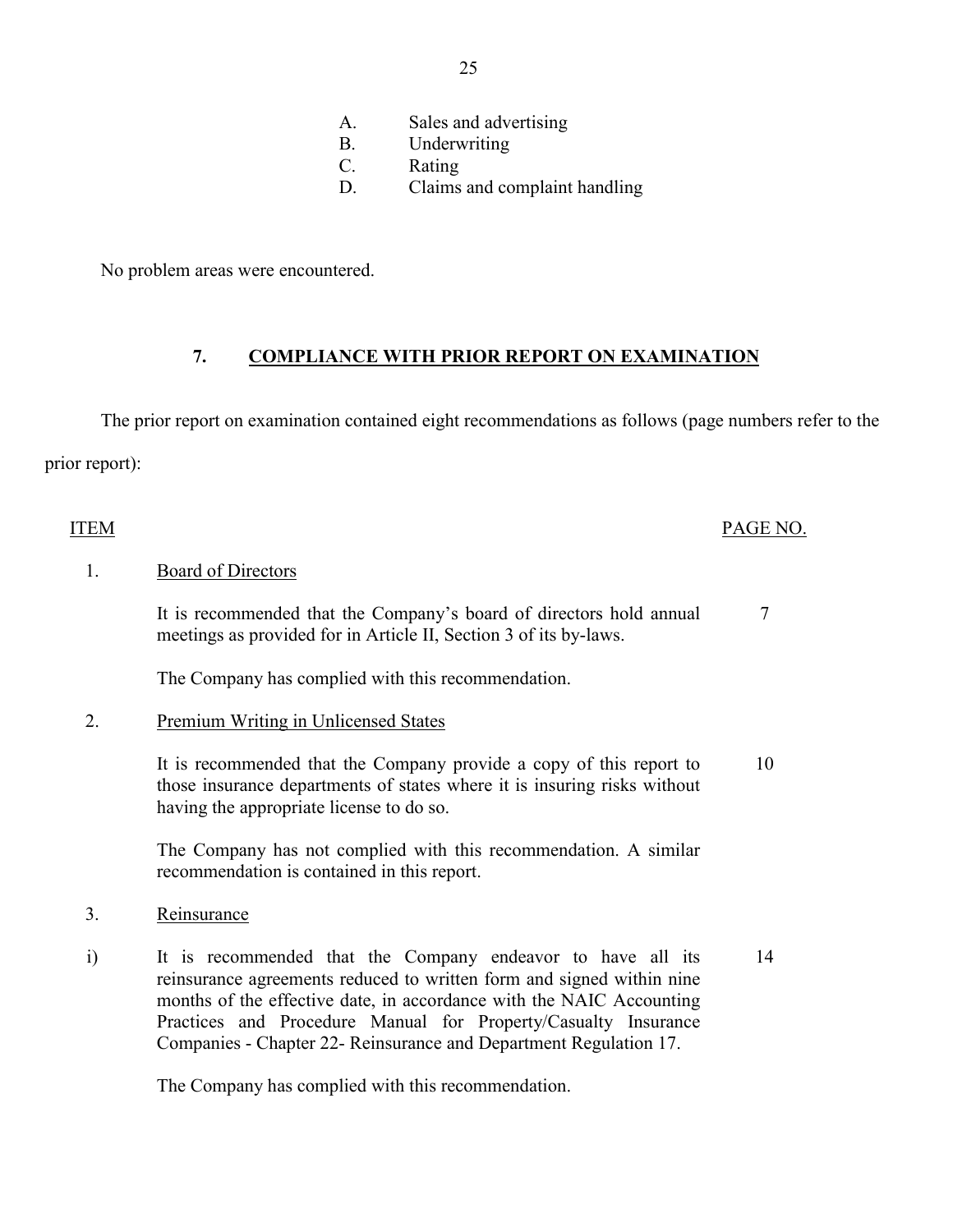| <b>ITEM</b>     |                 |                                                                                                                                                                                                                                                                                                                                                                                                                       | PAGE NO. |
|-----------------|-----------------|-----------------------------------------------------------------------------------------------------------------------------------------------------------------------------------------------------------------------------------------------------------------------------------------------------------------------------------------------------------------------------------------------------------------------|----------|
| $\overline{ii}$ |                 | It is recommended that the Company take greater care in the preparation<br>of its Annual Statement Schedule F.                                                                                                                                                                                                                                                                                                        | 14       |
|                 |                 | The Company has complied with this recommendation.                                                                                                                                                                                                                                                                                                                                                                    |          |
| 4.              |                 | <b>Holding Company System</b>                                                                                                                                                                                                                                                                                                                                                                                         |          |
|                 | $\ddot{1}$      | It is recommended that the Company formalize an expense agreement<br>with its affiliates to adequately provide for the allocation of shared<br>costs, in accordance with New York Insurance Department Regulation<br>30. The expense sharing agreement should provide for the timely<br>settlement of shared costs on a quarterly basis with any adjustments to<br>cost allocated basis being made at least annually. | 17       |
|                 |                 | The Company has complied with this recommendation.                                                                                                                                                                                                                                                                                                                                                                    |          |
|                 | $\overline{11}$ | It is recommended that the agency agreement be amended to provide for<br>the settlement of premiums collected within 45 after the end of each<br>calendar month.                                                                                                                                                                                                                                                      | 18       |
|                 |                 | The Company has complied with this recommendation.                                                                                                                                                                                                                                                                                                                                                                    |          |
|                 |                 | Also, it is recommended that commission due CAC be settled by the<br>Company within 45 days after the end of each calendar month.                                                                                                                                                                                                                                                                                     | 18       |
|                 |                 | The Company has complied with this recommendation.                                                                                                                                                                                                                                                                                                                                                                    |          |
| 5.              |                 | <b>Custodian Service Agreement</b>                                                                                                                                                                                                                                                                                                                                                                                    |          |
|                 |                 | It is recommended that the Company amend its custodian agreement<br>with Morgan Guaranty Trust Company of New York to include all of<br>the aforementioned protective covenants.                                                                                                                                                                                                                                      | 20       |
|                 |                 | The Company has not complied with this recommendation. During the<br>$\mathbf{1}$ . The second term that is according to the community of $\mathbf{1}$ into $\mathbf{1}$                                                                                                                                                                                                                                              |          |

 Examiners Handbook for the safekeeping of its custody account. A similar recommendation is contained in this report for the Company's period covered by this examination the Company entered into a new custody agreement with the Northern Trust Company of New York and the Department has adopted guidelines designated in the NAIC's new custodian agreement.

26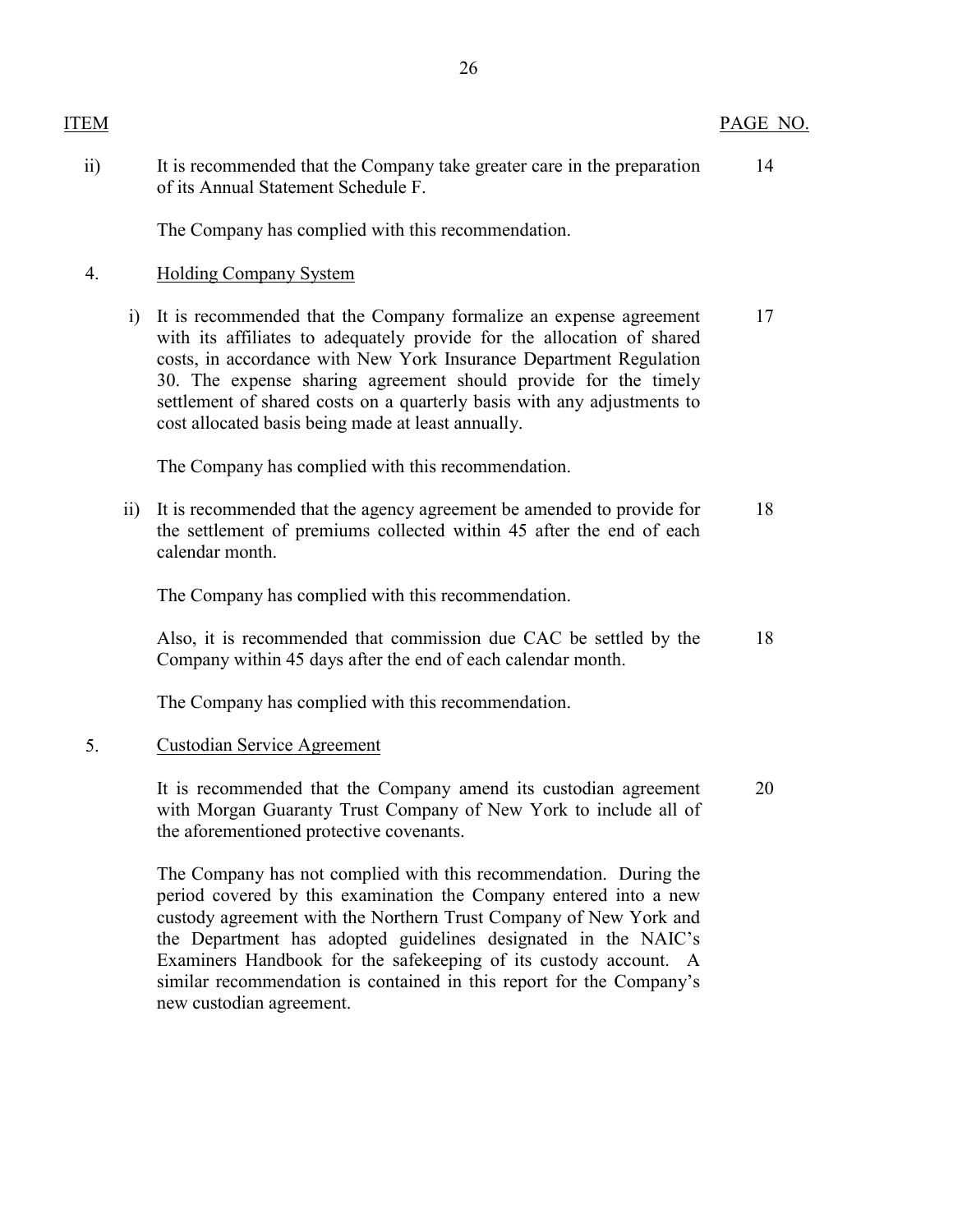<span id="page-28-0"></span>**8. SUMMARY OF COMMENTS AND RECOMMENDATIONS** 

A Management

# ITEM PAGE NO.

| $\mathbf{i}$ .  | It is recommended that the Company take due care to correctly<br>complete the jurat page of its annual statement so as to include only<br>current directors or trustees.                                                              | 5 |
|-----------------|---------------------------------------------------------------------------------------------------------------------------------------------------------------------------------------------------------------------------------------|---|
| ii.             | It is also recommended that the Company comply with Article III,<br>Section 1 of its own by-laws and Article $1201(a)(5)(B)(v)$ of the New<br>York Insurance Law and maintain at least thirteen members on its<br>board of directors. | 5 |
| iii.            | It is recommended that board members who are unable or unwilling to<br>attend meetings consistently should resign or be replaced.                                                                                                     | 5 |
| iv.             | It is recommended that the Company comply with its by-laws and staff<br>its audit committee only with members of its board of directors.                                                                                              | 6 |
| V.              | It is recommended that the board of directors ratify the election of the<br>audit committee members.                                                                                                                                  | 6 |
| V1.             | It is recommended that the Company comply with its by-laws and<br>refrain from including Company employees as members of its audit<br>committee.                                                                                      | 6 |
| <b>B.</b>       | <b>Territory and Plan of Operation</b>                                                                                                                                                                                                |   |
|                 | It is recommended that the Company provide a copy of this report on<br>examination to the insurance departments in the jurisdictions where it is<br>insuring risks without having an appropriate license.                             | 9 |
| $\mathcal{C}$ . | Reinsurance                                                                                                                                                                                                                           |   |

It is recommended that the Company amend the loss reserve section of 12 its Property Catastrophe Excess of Loss Reinsurance Agreement to comply with Section 79.5(a)(2)(iii) of New York Regulation 133.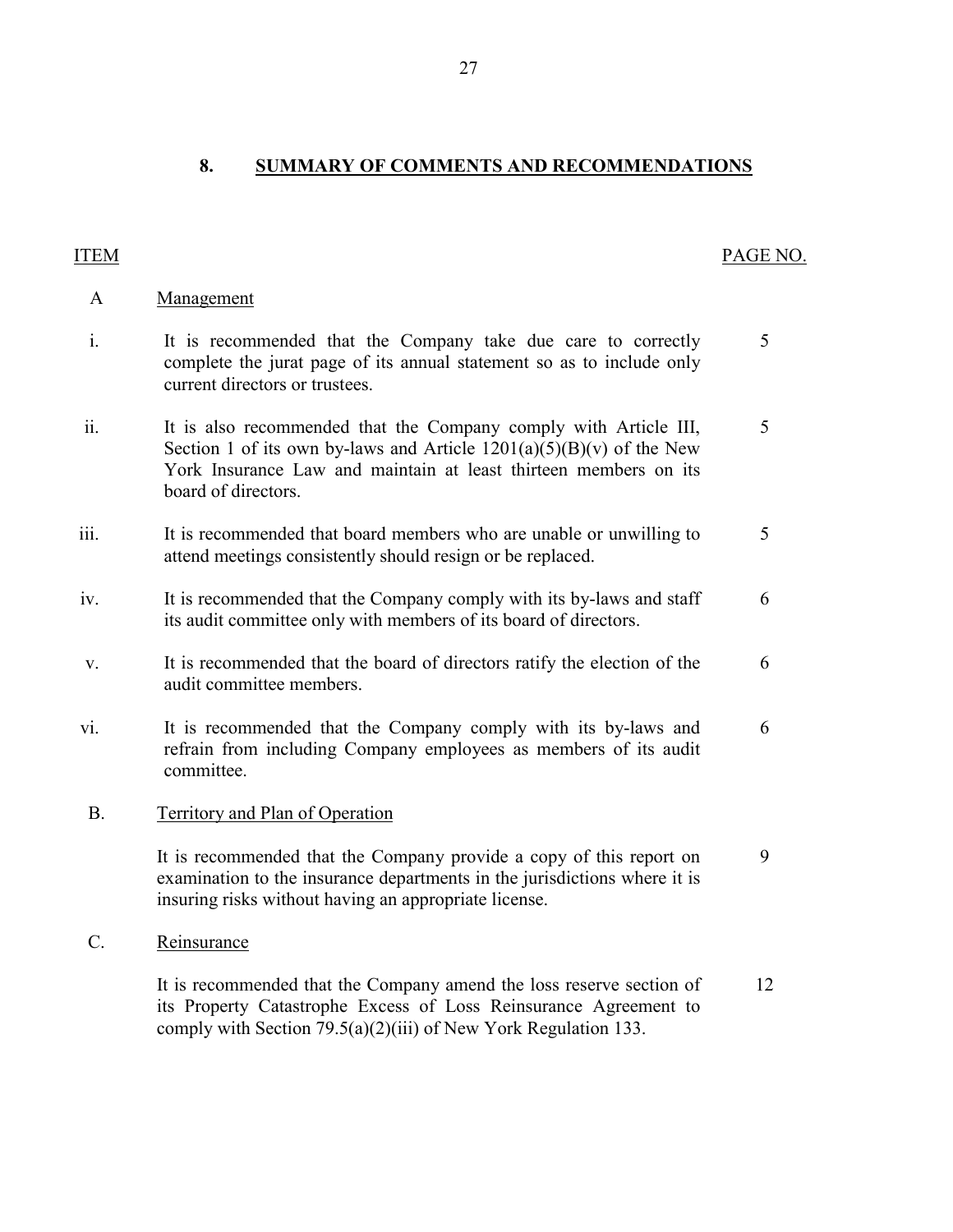## D. Holding Company System

ITEM

- i. It is recommended that the Company comply with all future filing requirements of New York Circular Letters. 13
- ii. It is also recommended that the Company file its holding company registration statements in a timely manner pursuant to the provisions of Circular Letter No.17 (2001). 13
- the timeframe established by the provisions of Circular Letter No. 17 iii. It is recommended that future filings of Form CL 17 (2001) be filed in (2001). iv. 16

It is recommended that the Company file a Form CL 17 (2001) in order to disclose the agency relationship with CIAC. 16

## E. Custodian Agreement

 with the Northern Trust Company of New York to include the missing It is recommended that the Company amend its custodian agreement protective covenants designated in the National Association of Insurance Commissioners' Examiners Handbook as being representative of good business practices. 17

## F. Abandoned Property Law

- i. It is recommended that the Company file abandoned property reports on a timely basis pursuant to the provisions of Section 1316 of the New York Abandoned Property Law. 17
- ii. It is also recommended that the Company investigate all drafts that have not been cleared within six months and make a concerted effort to locate the payees. 17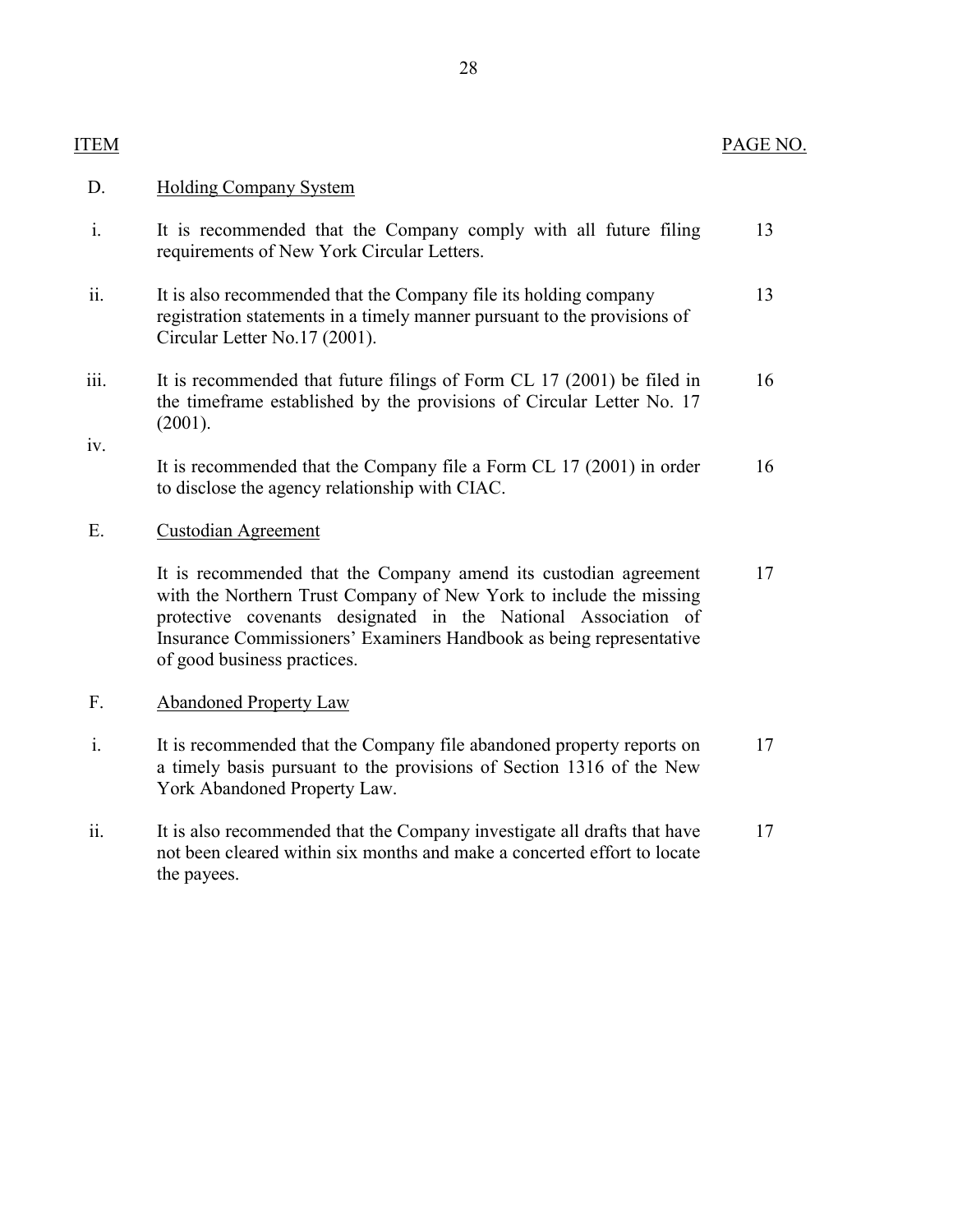# ITEM PAGE NO.

| G.                | <b>Accounts and Records</b>                                                                                                                                                                 |    |
|-------------------|---------------------------------------------------------------------------------------------------------------------------------------------------------------------------------------------|----|
| $\mathbf{i}$      | It is recommended that the Company follow NAIC Annual Statement<br>Instructions when compiling data for DCC and A&O expenses.                                                               | 18 |
| $\cdot$ .<br>11.  | It is recommended that the Company take due care to properly compile<br>the appropriate data regarding claim counts, including the number<br>reported, closed with payment and outstanding. | 18 |
| $\ddotsc$<br>111. | It is also recommended that the Company consistently apply its method<br>of compiling claim counts.                                                                                         | 18 |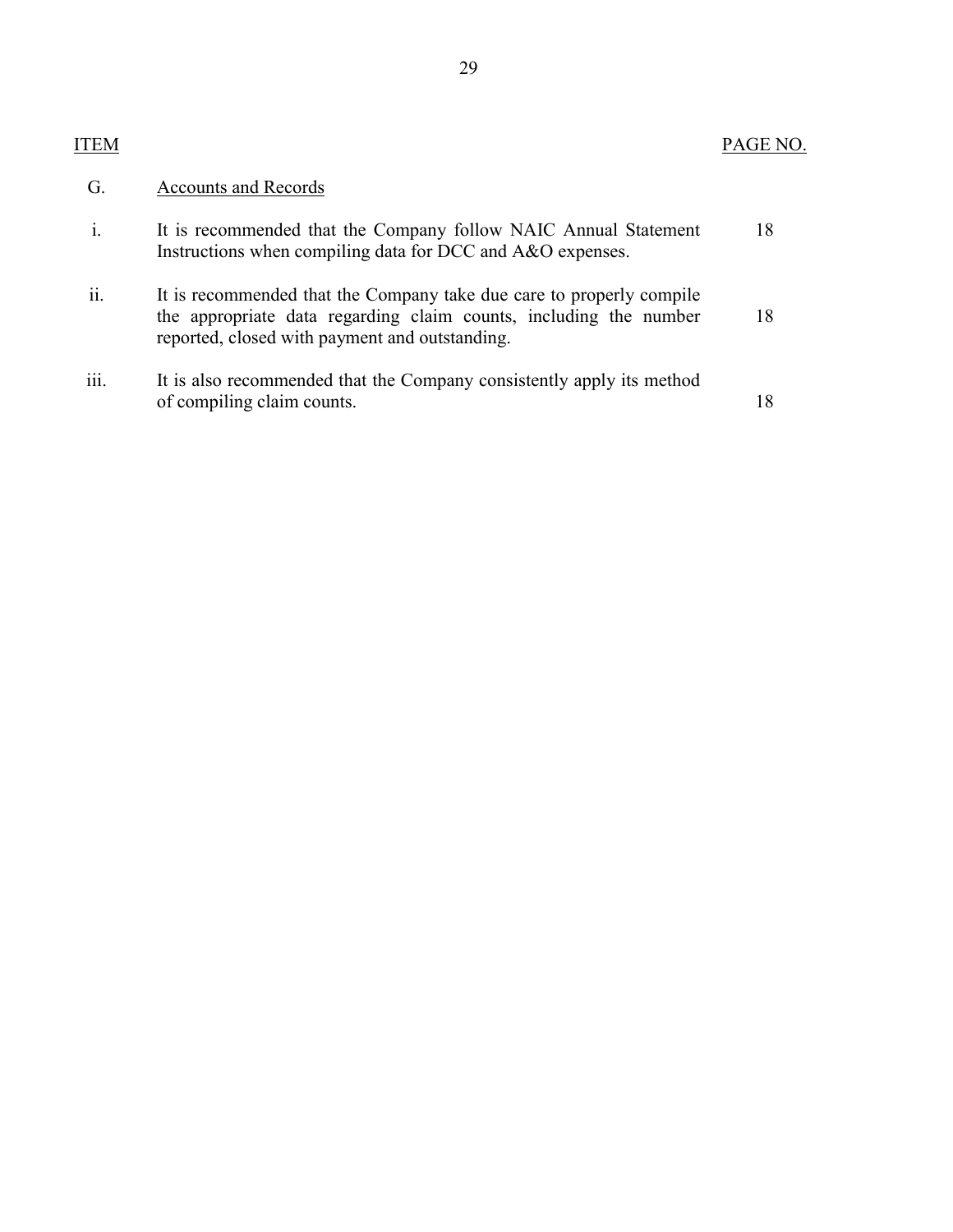Respectfully submitted,

/S/

Bernard Lott Senior Insurance Examiner

# STATE OF NEW YORK )  $)$ SS:  $\mathcal{L}$ COUNTY OF NEW YORK )

BERNARD LOTT, being duly sworn, deposes and says that the foregoing report, subscribed by him, is true to the best of his knowledge and belief.

/S/

Bernard Lott

Subscribed and sworn to before me

this  $\qquad \qquad \text{day of} \qquad \qquad .2004.$